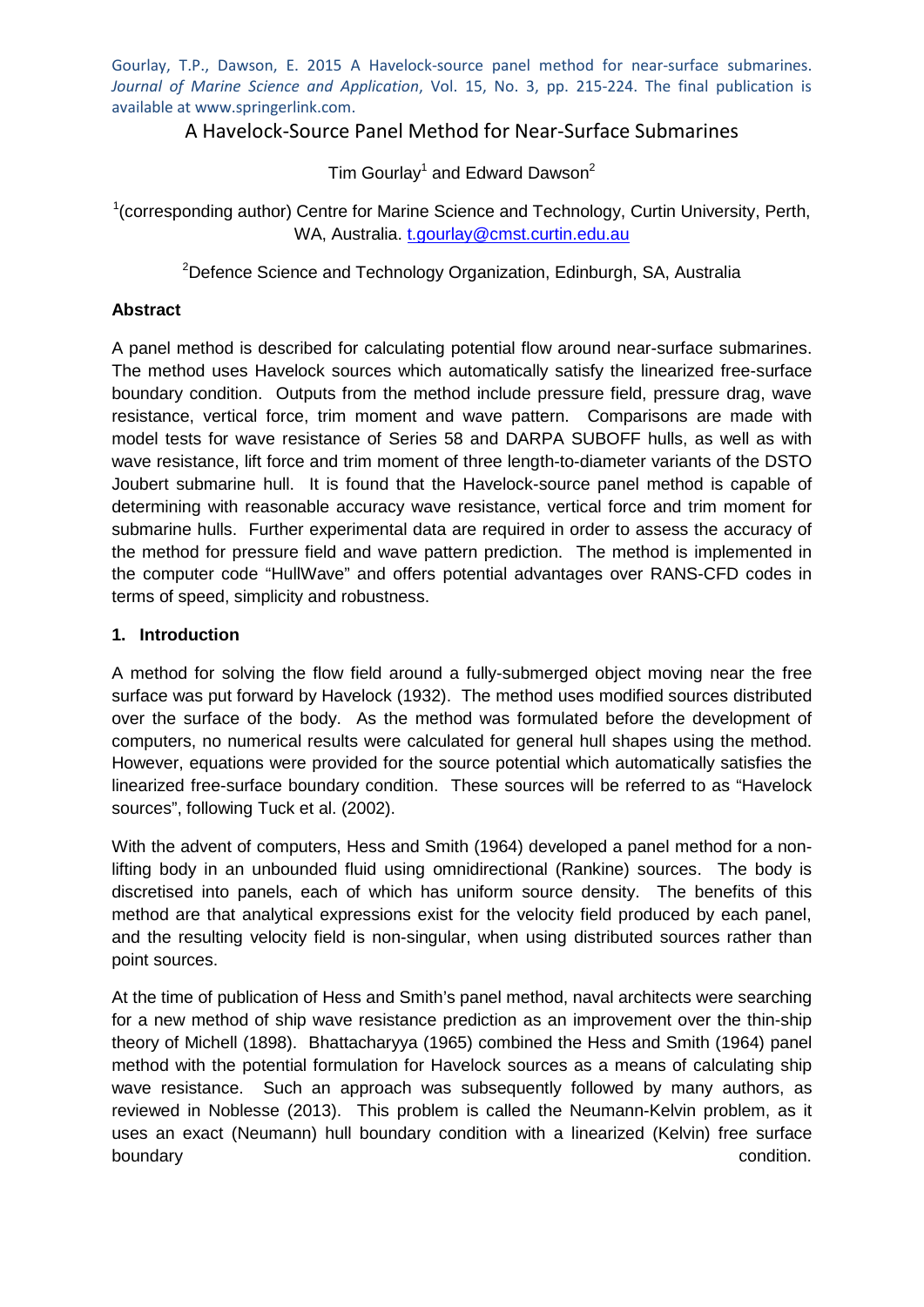For surface ships, except perhaps SWATH ships, the Neumann-Kelvin problem is inconsistent, as linearization of the free surface boundary condition implies a ship with small beam-length ratio, for which the hull boundary condition may also be justifiably linearized. When integrating Havelock sources up to the free surface, care must be taken with the singularity that occurs at the still water level.

For submarines the difficulties described above are essentially removed. Contemporary naval submarines have a non-negligible diameter-to-length ratio in the order of 1:7 to 1:12 and a large stagnation area at the bow. As a result, a nonlinear hull boundary condition is desirable. However, when fully submerged, submarines produce only a small disturbance on the free surface and the free surface boundary condition can be justifiably linearized. Also, since every part of the hull lies beneath the free surface, the Havelock source potential is finite everywhere except at the source.

The Havelock-source panel method has been applied to submerged spheroids by Farell (1973), Guével et al. (1977), Hong (1983) and Doctors & Beck (1987b), and we shall make comparisons with the latter predictions in this article.

Other methods in use for modelling flow around near-surface submarine hulls include RANS-CFD codes (for example Crété 2013) and nonlinear Rankine-source panel codes (for example Flowtech 2012), each of which are used to a limited extent in Dawson (2014).

### **2. Single Havelock source**

We use a body-fixed coordinate system in which  $x$  is positive forward,  $y$  is positive to port and  $z$  is positive upwards, as shown in [Figure 1.](#page-1-0)



**Figure 1: Body-fixed coordinate system for a Havelock point source**

<span id="page-1-0"></span>Accurate calculation of the velocity potential due to a single Havelock source is not a trivial task. It is likely that this is the reason for the large scatter in predictions presented by different authors, as discussed for surface ships in Doctors & Beck (1987a) and as discussed for submerged spheroids in Doctors & Beck (1987b). The basic formulation for a Havelock source is given in Havelock (1932) and Wehausen & Laitone (1960, p484) and involves a singular and highly-oscillatory double integral. Here we use the more computationally amenable method developed by Noblesse (1981, equation 7) and given in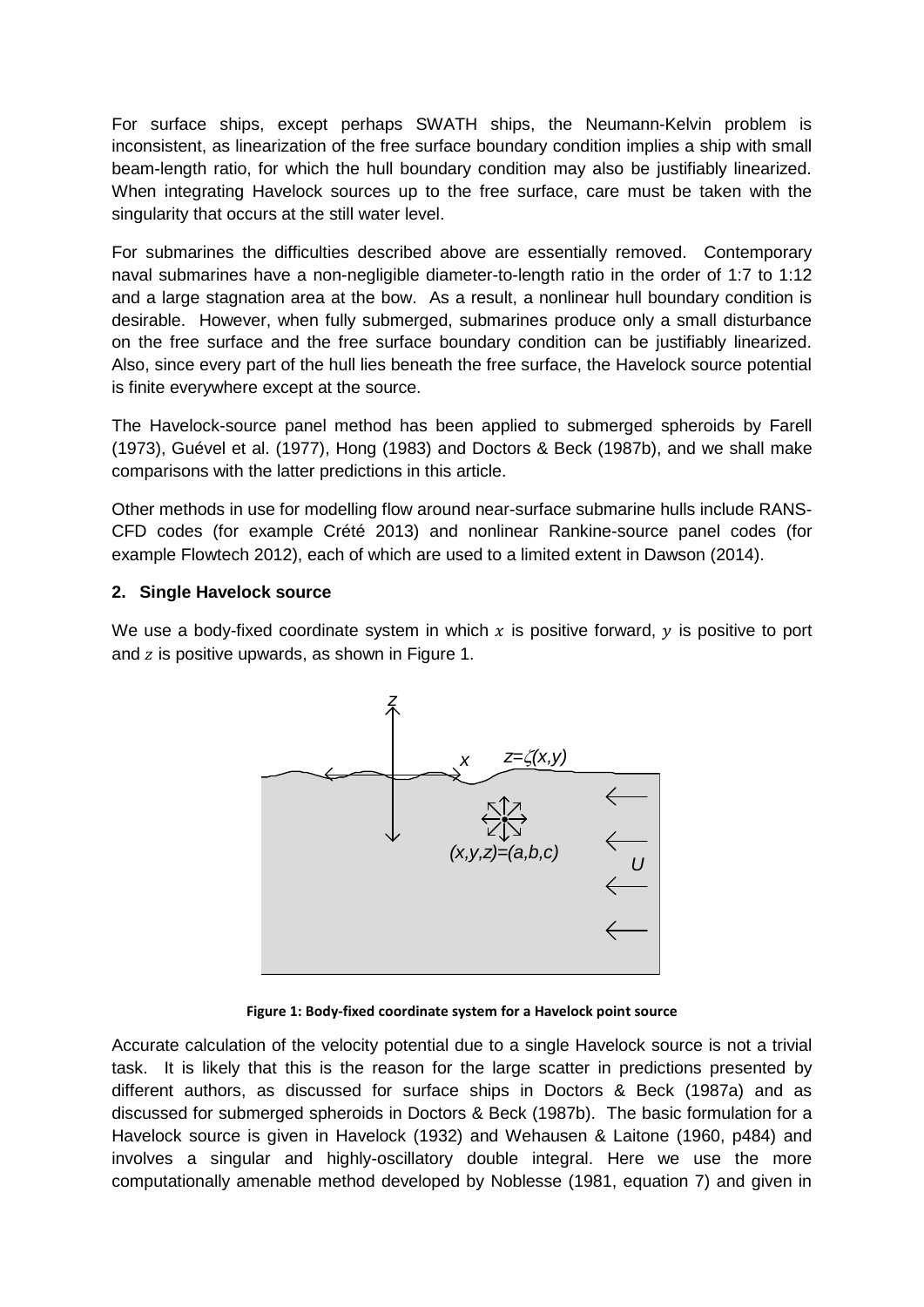Newman (1987, equation 11). In our coordinate system, the velocity potential Φ due to a single positive source of strength  $4\pi$  at  $(a, b, c)$  moving at speed U is:

<span id="page-2-3"></span>
$$
\Phi(x, y, z) = -Ux + \Phi_0 + \Phi_1 + \Phi_2 + \Phi_3 \tag{1}
$$

with:

$$
\Phi_0 = \frac{-1}{\sqrt{(x-a)^2 + (y-b)^2 + (z-c)^2}}
$$
\n(2)

$$
\Phi_1 = \frac{1}{\sqrt{(x-a)^2 + (y-b)^2 + (z+c)^2}}
$$
\n(3)

<span id="page-2-0"></span>
$$
\Phi_2 = -\frac{2\kappa i}{\pi} \int_{-\frac{\pi}{2}}^{\frac{\pi}{2}} d\phi \cos\phi \ e^{\nu} E_1(\nu) \tag{4}
$$

<span id="page-2-1"></span>
$$
\Phi_3 = -4\kappa i H(a-x) \int_{-\frac{\pi}{2}}^{\frac{\pi}{2}} d\theta \sec^2 \theta e^u
$$
\n(5)

Here  $H(x)$  is the Heaviside unit step function and  $E_1(x)$  is the exponential integral (see Abramowitz and Stegun 1965). Throughout this article the real part of each expression will be assumed for physical quantities.

The arguments in  $(4)$  and  $(5)$  are:

$$
v = \kappa(z + c)\cos^2\phi + \kappa|y - b|\cos\phi\sin\phi + i\kappa|x - a|\cos\phi
$$
 (6)

<span id="page-2-2"></span>
$$
u = \kappa(z + c)\sec^2\theta + i\kappa(x - a)\sec\theta + i\kappa|y - b|\sec^2\theta\sin\theta
$$
 (7)

The term  $\Phi_0$  is the standard Rankine source positioned at  $(a, b, c)$ . The term  $\Phi_1$  is an equal sink positioned above the free surface at  $(a, b, -c)$ . The term  $\Phi_2$  we shall call the "near-field" term as it is only important close to the source. The last term  $\Phi_3$  we shall call the "far-field" term as it is important everywhere downstream of the source and is responsible for the wave-like free surface.

The dynamic free surface boundary condition may be linearized to give the free surface height  $\zeta$  due to a single Havelock source as:

<span id="page-2-4"></span>
$$
\zeta = \frac{U}{g} \frac{\partial}{\partial x} (\Phi_2 + \Phi_3) \Big|_{z=0}
$$
 (8)

### **2.1 The near-field term**

The  $(\hat{x}, \hat{y}, \hat{z})$  velocity components of the near-field term are given by:

$$
\nabla \Phi_2 = -\frac{2\kappa^2 i}{\pi} \int_{-\frac{\pi}{2}}^{\frac{\pi}{2}} d\phi \cos^2 \phi \left( e^{\nu} E_1(\nu) - \frac{1}{\nu} \right) \begin{cases} i \text{ sgn}(x - a) \\ \text{sgn}(y - b) \sin \phi \\ -\cos \phi \end{cases}
$$
 (9)

This equation is solved using Simpson's Rule. Care must be taken near the singularity at:

$$
x = a; \tan \phi = -\frac{z+c}{|y-b|} \tag{10}
$$

The near-field term is found to be negligible compared to the far field term, except within a small radius of the source.

#### **2.2 The far-field term**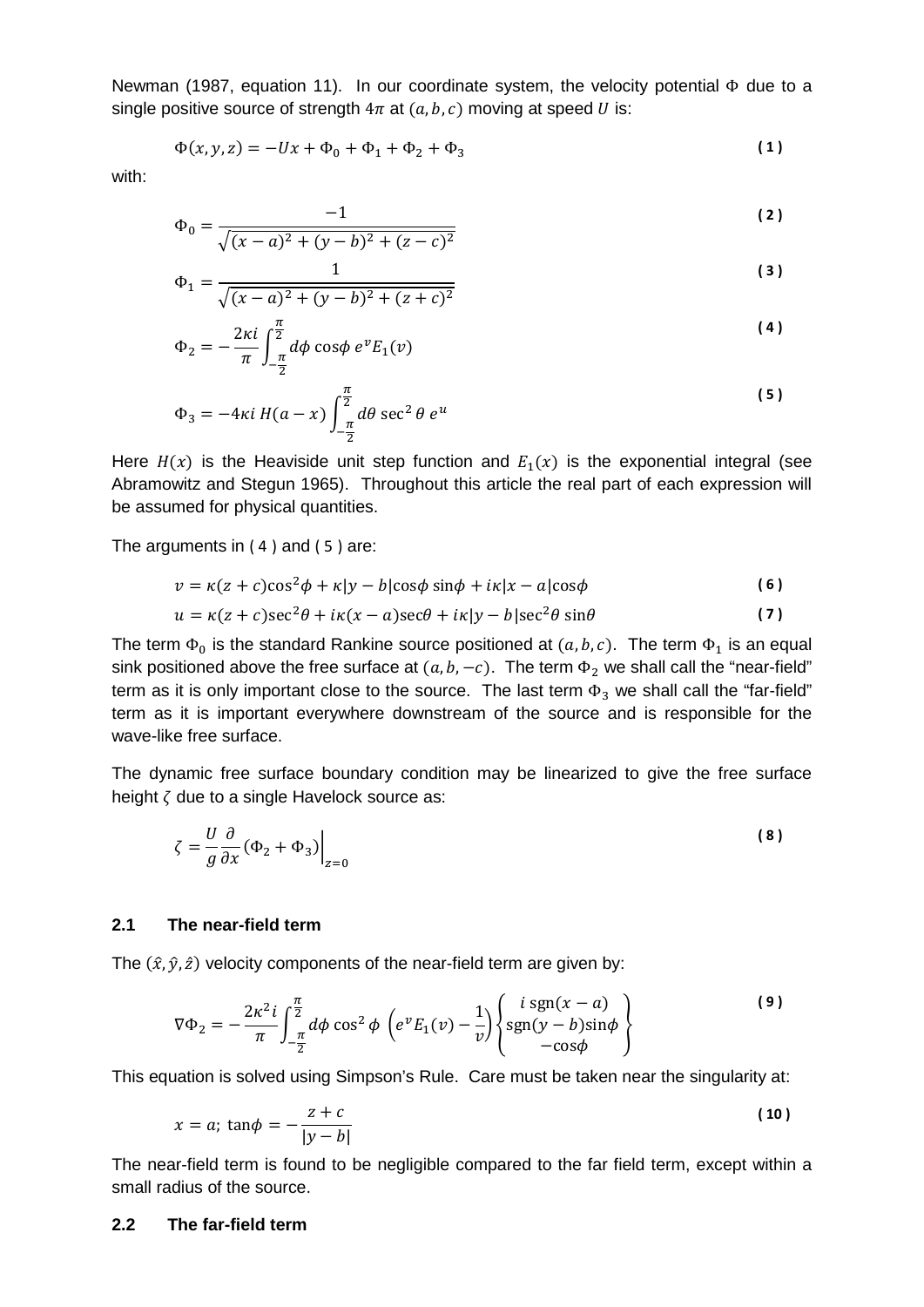The  $(\hat{x}, \hat{y}, \hat{z})$  velocity components of the far-field term are given by:

$$
\nabla \Phi_3 = 4\kappa^2 H(a-x) \int_{-\frac{\pi}{2}}^{\frac{\pi}{2}} d\theta \sec^3 \theta \, e^u \left\{ \tan \theta \, \text{sgn}(y-b) \right\} \tag{11}
$$

with u given by (7). In order to deal with the singularity at  $\theta = \pm \pi/2$  we use the substitution  $t = \tan \theta$ , giving:

<span id="page-3-0"></span>
$$
\nabla \Phi_3 = 4\kappa^2 H(a - x) \int_{-\infty}^{\infty} dt \, e^u \left\{ t\sqrt{1 + t^2} \frac{\sqrt{1 + t^2}}{\text{sgn}(y - b)} \right\}
$$
\n
$$
u = \kappa (z + c)(1 + t^2) + i\kappa \sqrt{1 + t^2} (x - a) + i\kappa t \sqrt{1 + t^2} |y - b|
$$
\n(13)

Since the integrand in (  $12$  ) is highly oscillatory for large values of  $|t|$ , we use Filon quadrature (Abramowitz & Stegun 1965, Gourlay 2014) by approximating the exponential argument as piecewise linear over each double-interval, as follows:

$$
\int_{t_j}^{t_{j+2}} dt F(t) e^{iG(t)} \approx \int_{t_j}^{t_{j+2}} dt A(t) e^{i\omega t}
$$
\n
$$
A(t) = e^{i[G(t_1) - t_1 G'(t_1)]} F(t)
$$
\n
$$
\omega = G'(t_1)
$$
\n(14)

#### **2.3 Example calculation**

Consider a single Havelock source with strength  $4\pi$  m<sup>3</sup>/s, as given by (1), lying 10m beneath the free surface and moving at 5m/s. The longitudinal velocity produced at  $(x, y, z) = (x, 0, 0)$  for this Havelock source is shown in Figure 2.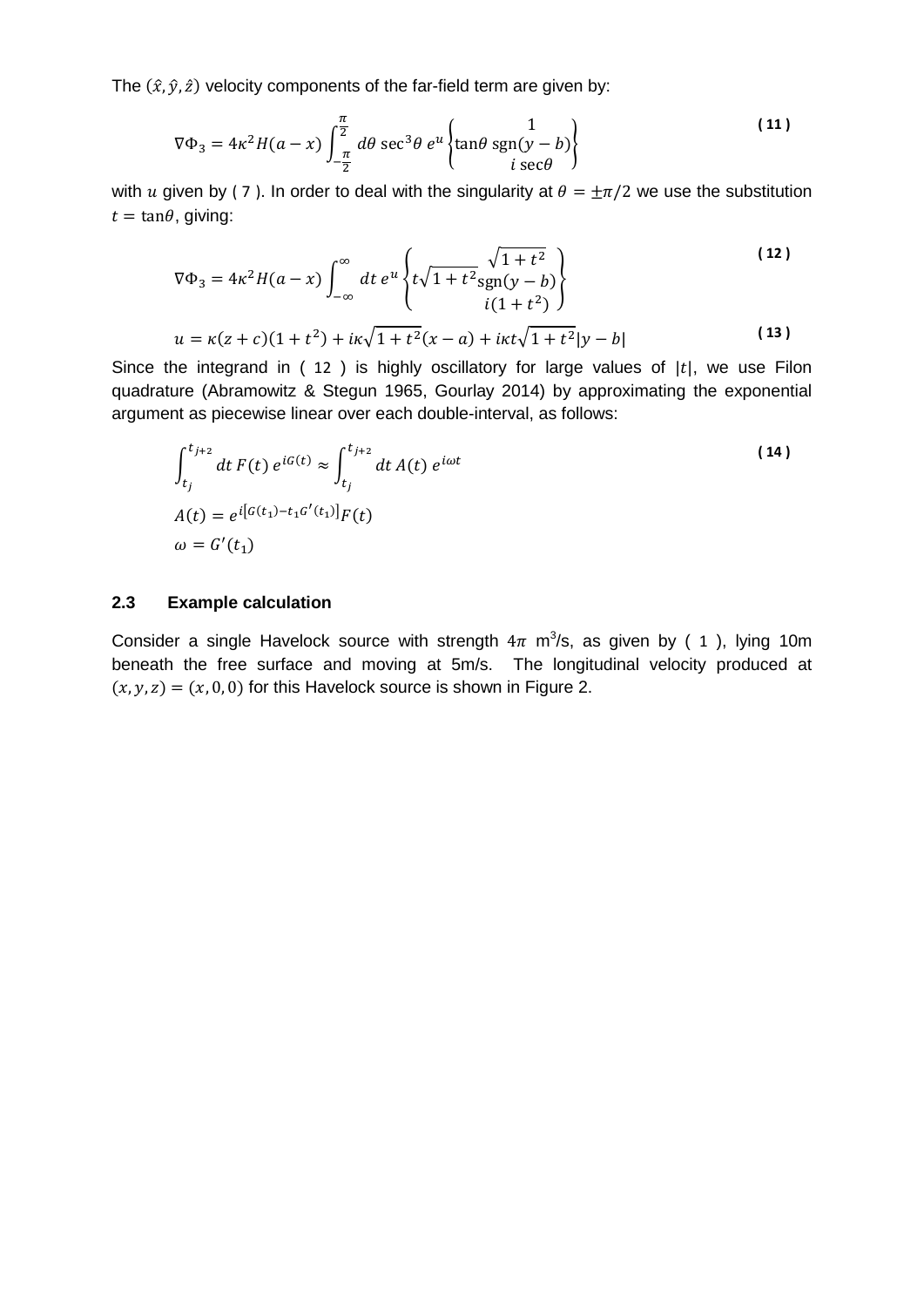

**Figure 2: Longitudinal flow velocity (m/s) produced by a single Havelock source**

On the free surface, the longitudinal velocity components due to  $\Phi_0$  and  $\Phi_1$  cancel one another. The total velocity field is continuous across  $x = 0$ , despite the fact that the nearfield component  $\Phi_2$  and far-field component  $\Phi_3$  are each discontinuous across  $x = 0$ . This serves as a useful check on the accuracy of the independently calculated  $\Phi_2$  and  $\Phi_3$ .

## **3 The Havelock-source panel method**

The coordinate system and principal submarine dimensions used for the Havelock-Source panel method are shown in [Figure 3.](#page-4-0)



**Figure 3: Coordinate system and submarine dimensions for the Havelock-source panel method**

<span id="page-4-0"></span>The panel method approach described here for a near-surface body follows closely that of Hess and Smith (1964) for a body in an unbounded fluid. In that method, the sources used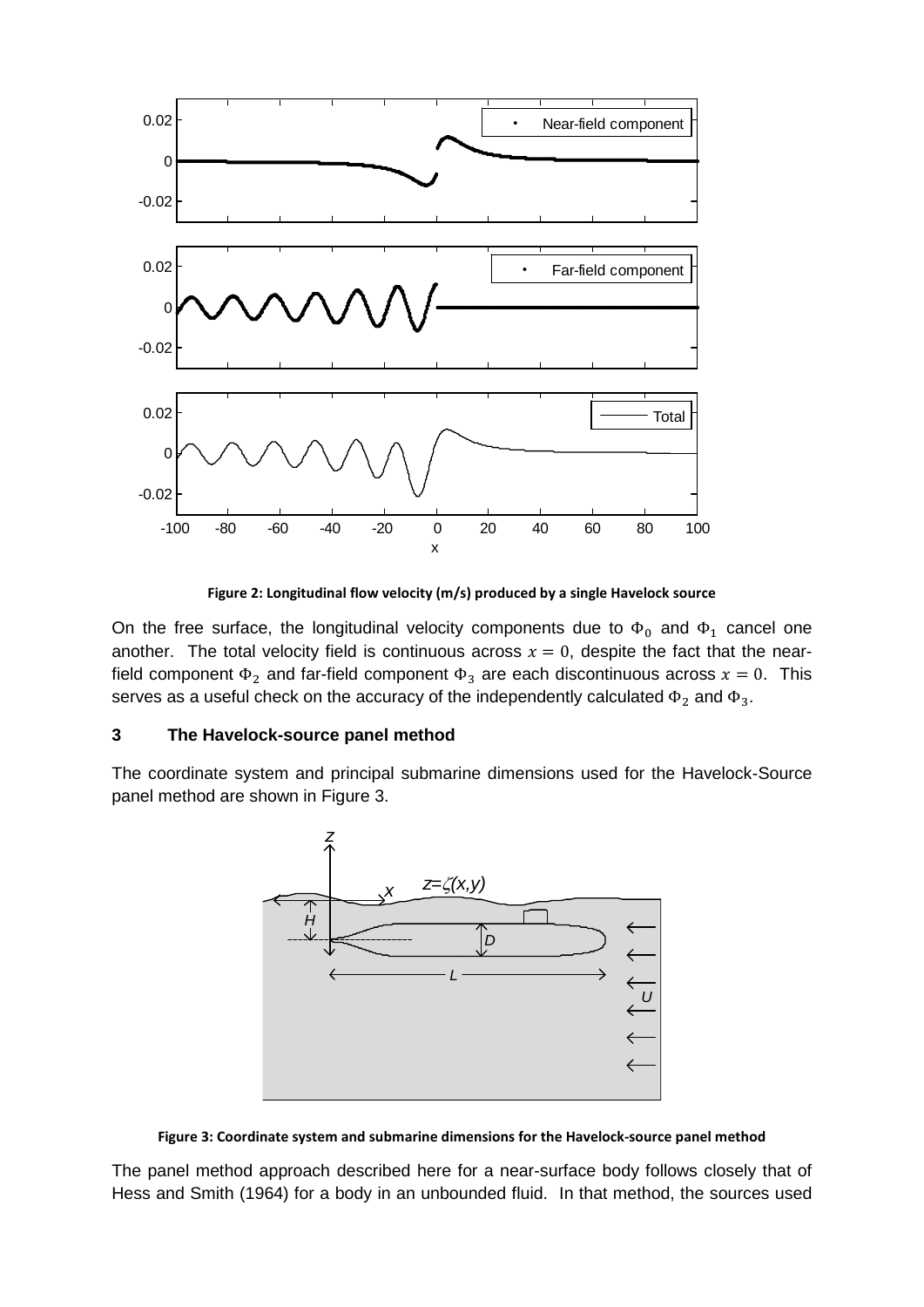are Rankine sources, that is, the component  $\Phi_0$  in equation (1). Here we follow the method of Hess and Smith but include the additional terms  $\Phi_1$ ,  $\Phi_2$ ,  $\Phi_3$ .

The body is first discretised into  $N_p$  triangular and/or quadrilateral panels of area  $A^{(j)}$  and unknown source density  $\sigma^{(j)}$ , such that:

<span id="page-5-0"></span>
$$
\Phi = \sum_{j=1}^{N_p} \sigma^{(j)} A^{(j)} \Phi^{(j)} \tag{15}
$$

For each panel,  $\Phi^{(j)}$  is given by equation (1) using the coordinates  $(a, b, c)$  of the panel's null point, as described in Hess and Smith (1964). The Neumann boundary condition is then applied at the null point of each panel such that:

$$
\nabla \Phi. \hat{n}^{(j)} = 0, \qquad j = 1..N_p \tag{16}
$$

This results in a  $N_p \times N_p$  matrix equation which is solved for the source densities  $\sigma^{(j)}$  and hence the entire velocity potential Φ.

When calculating the velocity potential due to each panel  $\Phi^{(J)}$ , the inclusion of the image source term  $\Phi_1$  is straightforward, as each panel vertex can be reflected about the free surface and the analytic expressions for the flow velocity induced by each panel remain unchanged from those given in Hess and Smith (1964).

The expressions for  $\Phi_2$  and  $\Phi_3$ , like  $\Phi_1$ , depend on the position vector from the *image* source, as shown in Figure 4. For fully-submerged hulls, the receiver panel is generally a large distance from the image panel (relative to the panel dimensions), so we may approximate the image panel as a point source of strength (<source density> x <panel area>). This conclusion was also reached by Doctors and Beck (1987b). Therefore the expressions for  $\Phi_2$  and  $\Phi_3$  are evaluated as point sources, which simplifies the analysis.



<span id="page-5-1"></span>Figure 4: Havelock-source panel method. Calculation of  $\Phi_0$  is based on vector from hull source panel to receiver panel. Calculation of  $\Phi_1$ ,  $\Phi_2$ ,  $\Phi_3$  is based on vector from *image* source panel to receiver panel. **Example shows DARPA SUBOFF hull with sail near free surface.** 

Having solved for the source strengths and flow velocities as described above, further outputs can be computed. Equations [\( 8](#page-2-4) ) and [\( 15](#page-5-0) ) may be combined to yield the total wave pattern as: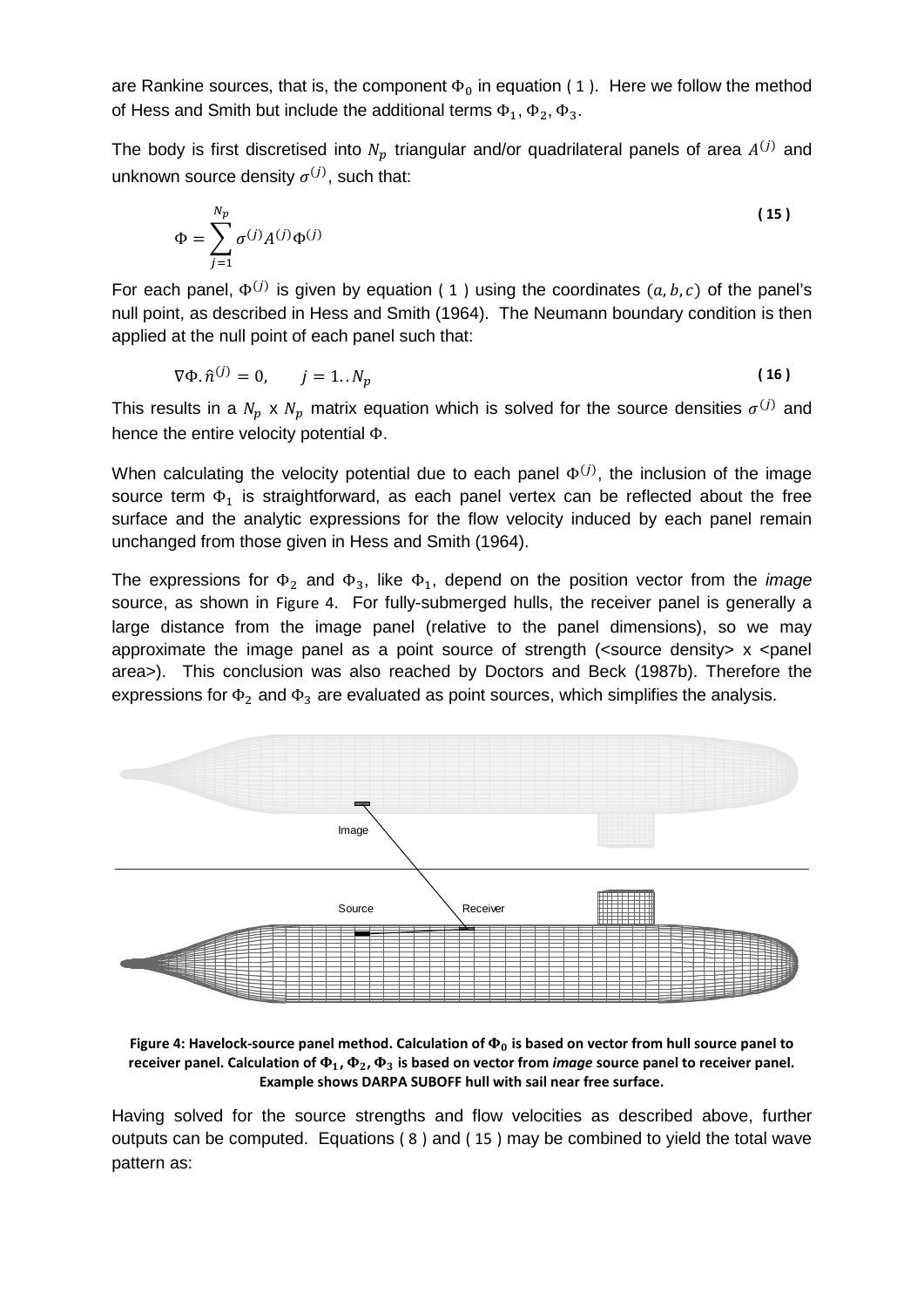<span id="page-6-1"></span>
$$
\zeta = \frac{U}{g} \sum_{j=1}^{N_p} \sigma^{(j)} A^{(j)} \frac{\partial}{\partial x} \Big( \Phi_2^{(j)} + \Phi_3^{(j)} \Big) \Big|_{z=0}
$$
 (17)

Hydrodynamic pressure is solved using Bernoulli's equation:

$$
P = \frac{1}{2}\rho(U^2 - \Phi_x^2 - \Phi_y^2 - \Phi_z^2)
$$
 (18)

Hydrodynamic vertical force on the body (measured +ve upward) is calculated from:

$$
F_Z = 2\sum_{j=1}^{N_p} -P^{(j)}A^{(j)}\hat{n}^{(j)}.\hat{z}
$$
 (19)

The factor of 2 accounts for both sides of the hull. The hydrodynamic trim moment on the body (taken about midships on the centreline and measured positive bow-up) is calculated from:

$$
M = 2\sum_{j=1}^{N_p} P^{(j)} A^{(j)} \left[ -\left( a^{(j)} - \frac{L}{2} \right) \hat{n}^{(j)} \cdot \hat{z} + \left( c^{(j)} + H \right) \hat{n}^{(j)} \cdot \hat{x} \right]
$$
(20)

Pressure drag is calculated from:

$$
R_P = 2 \sum_{j=1}^{N_P} P^{(j)} A^{(j)} \hat{n}^{(j)} \cdot \hat{x}
$$
 (21)

Wave resistance is calculated using the far-field wave amplitude function  $A(\theta)$ . As given in Newman (1992, p280), we have:

<span id="page-6-2"></span>
$$
R_W = \frac{1}{2}\rho \pi U^2 \int_{-\frac{\pi}{2}}^{\frac{\pi}{2}} |A(\theta)|^2 \cos^3 \theta \ d\theta
$$
 (22)

In our coordinate system, using the conjugate of the amplitude function defined in Newman (1992, p271), the free surface elevation is:

<span id="page-6-0"></span>
$$
\zeta = \int_{-\frac{\pi}{2}}^{\frac{\pi}{2}} A(\theta) \exp[i \kappa \sec^2 \theta (\csc \theta + y \sin \theta)] d\theta
$$
 (23)

Equation [\( 23](#page-6-0) ) may be compared with equation [\( 17](#page-6-1) ). In the far-field downstream from the object the only contribution to equation [\( 17](#page-6-1) ) is from the far-field term  $\Phi_3$ . Equating equations [\( 17](#page-6-1) ) and [\( 23](#page-6-0) ) yields the following summation over all panels for the amplitude function:

$$
A(\theta) = \frac{4\kappa}{U} \sum_{j=1}^{N_p} \sigma^{(j)} A^{(j)} \sec^3 \theta \exp[\kappa \sec \theta (c^{(j)} \sec \theta - i a^{(j)} - ib^{(j)} \tan \theta)]
$$
 (24)

The amplitude function is then used in equation [\( 22](#page-6-2) ) to determine the wave resistance.

In practice the pressure drag and wave resistance generally show close agreement; however, the pressure drag given by equation ( 21 ) is slower to converge and more erratic at low Froude numbers than the far-field wave resistance given by equation [\( 22](#page-6-2) ). For this reason we tend to use equation [\( 22](#page-6-2) ) to calculate the resistance due to wave making in the near-surface submergence condition.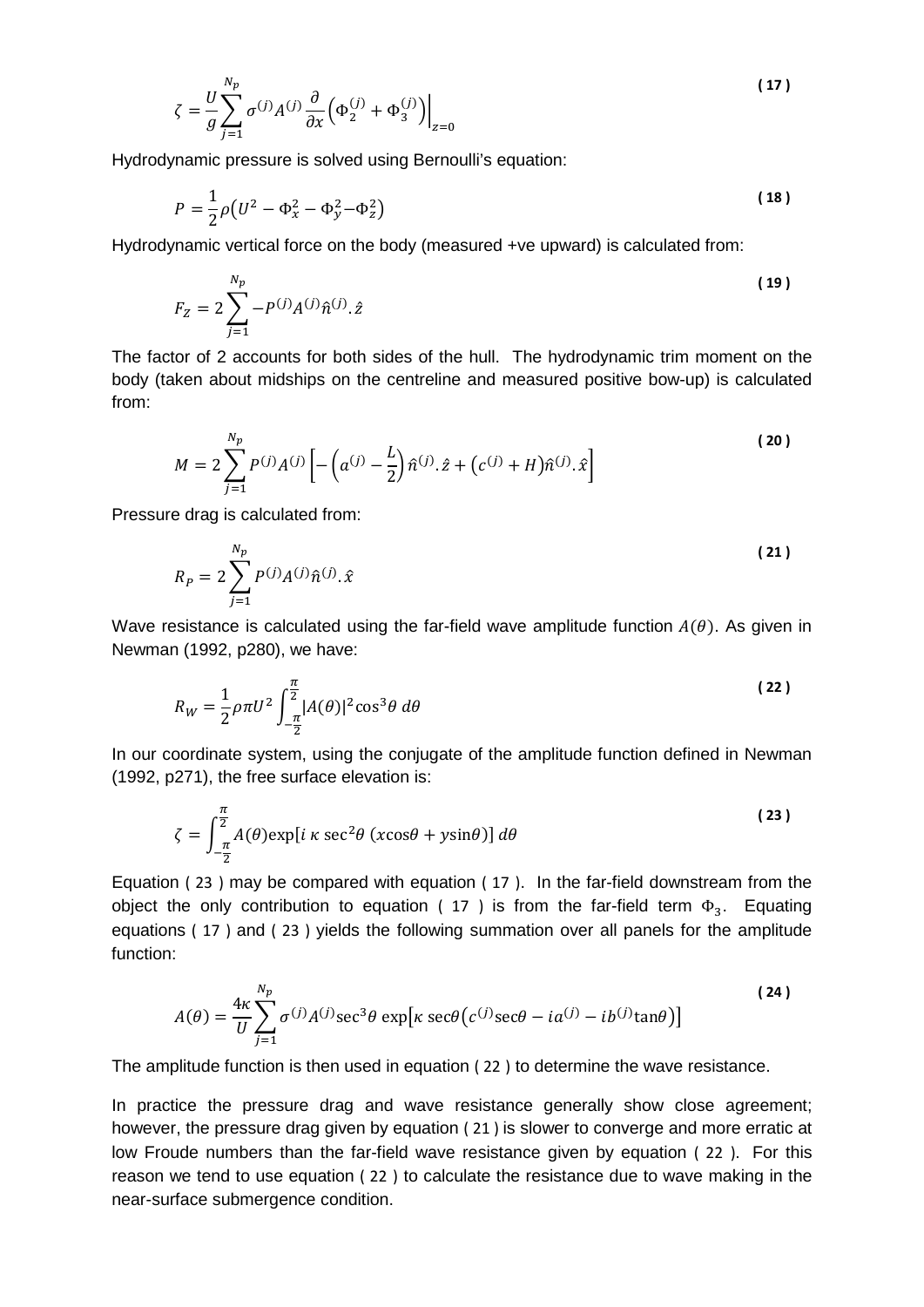The Havelock-source panel method described here is implemented in a computer code entitled "HullWave" developed at the Centre for Marine Science and Technology, Curtin University. The code is written in MATLAB (The Mathworks 2014) and runs on a standard desktop PC. Run times for the Joubert hull with  $N_p = 800$  in the near-surface condition (see Section 8) were 15 minutes for each speed on an Intel i7-940 2.93GHz processor with 12GB of RAM. Runs may be split across multiple cores to quickly do a range of speeds.

## **4 Comparison with experiments for a deeply-submerged DARPA SUBOFF submarine hull**

Offsets for the DARPA SUBOFF standard series submarine hull are given in Groves et al. (1989). This is shown in [Figure 5](#page-7-0) together with the other standard-series hulls analysed in this report, namely the Series 58 models 4165 and 4166 (Gertler 1950) and DSTO Joubert models with length-to-diameter ratios 7.3, 8.5 and 9.5 (Dawson 2014).



**Figure 5: Comparative geometries of standard-series submarine hulls used for analysis**

<span id="page-7-0"></span>Predictions using the present method for a deeply-submerged DARPA SUBOFF hull will be compared with measured surface pressures from wind tunnel tests described in Huang et al. (1994). For a deeply submerged submarine, the Havelock-source panel method described here reverts to the standard Hess and Smith (1964) panel method. A comparison of predicted and measured  $c<sub>p</sub>$  values is shown in [Figure 6.](#page-8-0) The predicted results given here use a grid of 100 panels longitudinally ( $N_x = 100$ ) and 25 panels circumferentially from the bottom to the top ( $N_g = 25$ ), giving a total of 2500 panels on each side ( $N_p = 2500$ ). Gridlines are clustered longitudinally toward the ends using cosine spacing, that is:

<span id="page-7-1"></span>
$$
x_n = \frac{L}{2} \Big[ 1 - \cos\left(\frac{n\pi}{N_x}\right) \Big], n = 0, 1, \dots, N_x \tag{25}
$$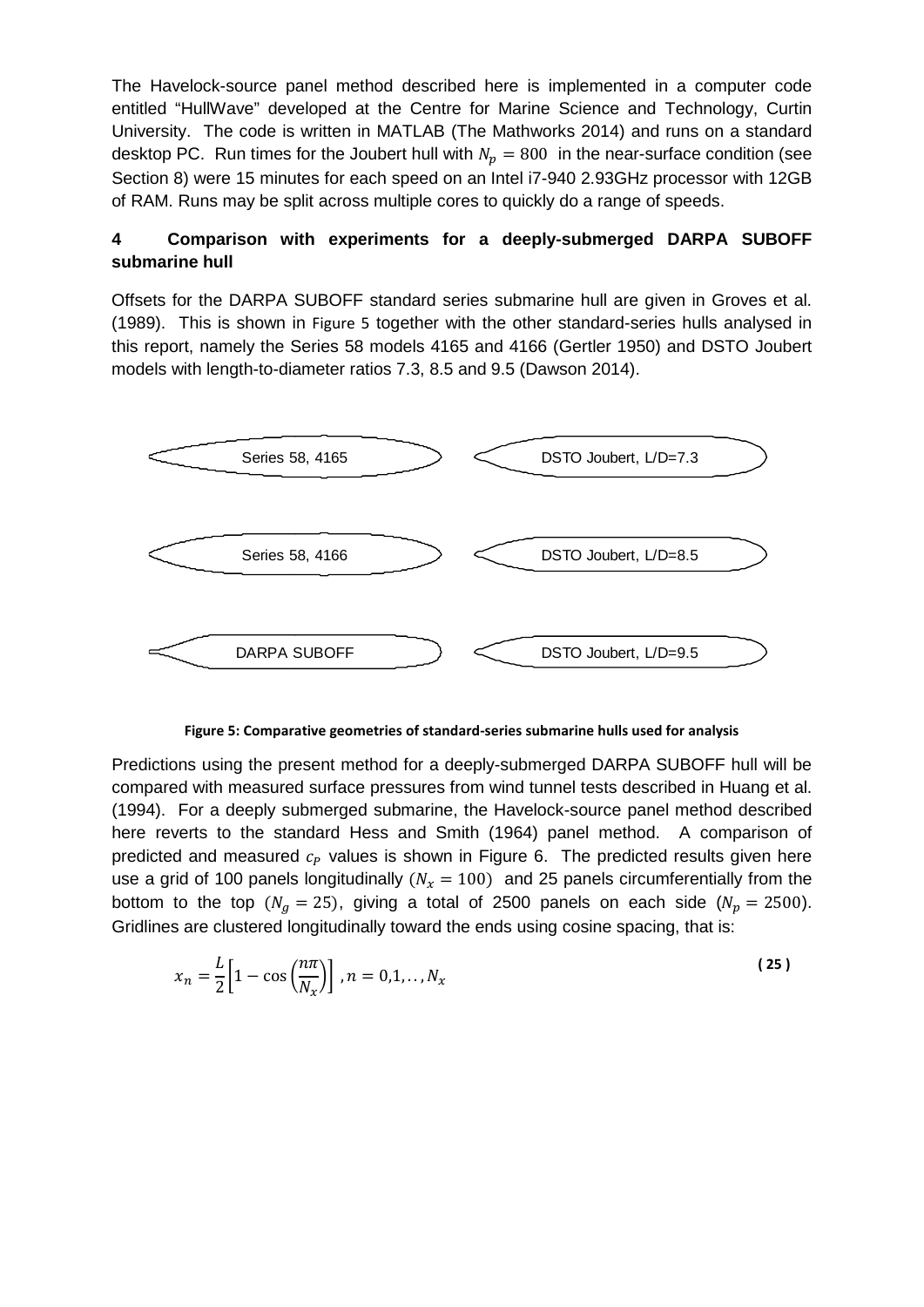

<span id="page-8-0"></span>**Figure 6: Pressure coefficient on DARPA SUBOFF bare hull, using HullWave panel method in deepsubmergence condition and experimental wind tunnel results from Huang et al. (1994).**

We see that the pressure is quite well predicted over most of the hull. However, near the stern of the submarine ( $0 \le x/L \le 0.1$ ) the effects of boundary layer thickening and separation cause a lower pressure in the experiments than is predicted using the present inviscid theory. Further differences, which cannot be explained by the neglect of viscosity, are observed close to the bow.

#### **5 Convergence testing for a near-surface spheroid**

In order to check the present method's convergence with increasing number of panels, a 5:1:1 prolate spheroid is analysed at very shallow submergence  $H/D = 0.8$  and the high Froude number  $F_L = 0.8$ . Panels were evenly spaced in the circumferential direction, with cosine spacing in the longitudinal direction as in [\( 25](#page-7-1) ). The ratio between longitudinal and circumferential panels was  $N_x / N_a = 4$ , as used by Doctors and Beck (1987b, Fig. 3). Panel densities of  $N_p = 36, 64, 100, 400, 900, 1600, 2500, 3600$  were used.

The same configuration was analysed by Doctors and Beck (1987b, Fig. 3) using Havelock sources with two different techniques: a "Panel" technique in which flow velocities are calculated only at the null points of receiver panels (as done by Hess and Smith (1964)); and a "Galerkin" method in which flow velocities are integrated over the receiver panels. Due to the limited computing power available at the time, results were computed for  $N_n =$ 36, 64, 100 and Richardson's extrapolation technique was used to estimate the fullyconverged solution (shown as "extrap." on the graphs).

Convergence results from the present method and that of Doctors and Beck (1987b, Fig. 3) are shown in [Figure 7](#page-9-0) for the lift coefficient, [Figure 8](#page-10-0) for the wave resistance coefficient and [Figure 9](#page-10-1) for the pressure drag coefficient. The trim moment presented in Doctors and Beck (1987b, Fig. 3) was taken about a different axis, and so cannot be directly compared with the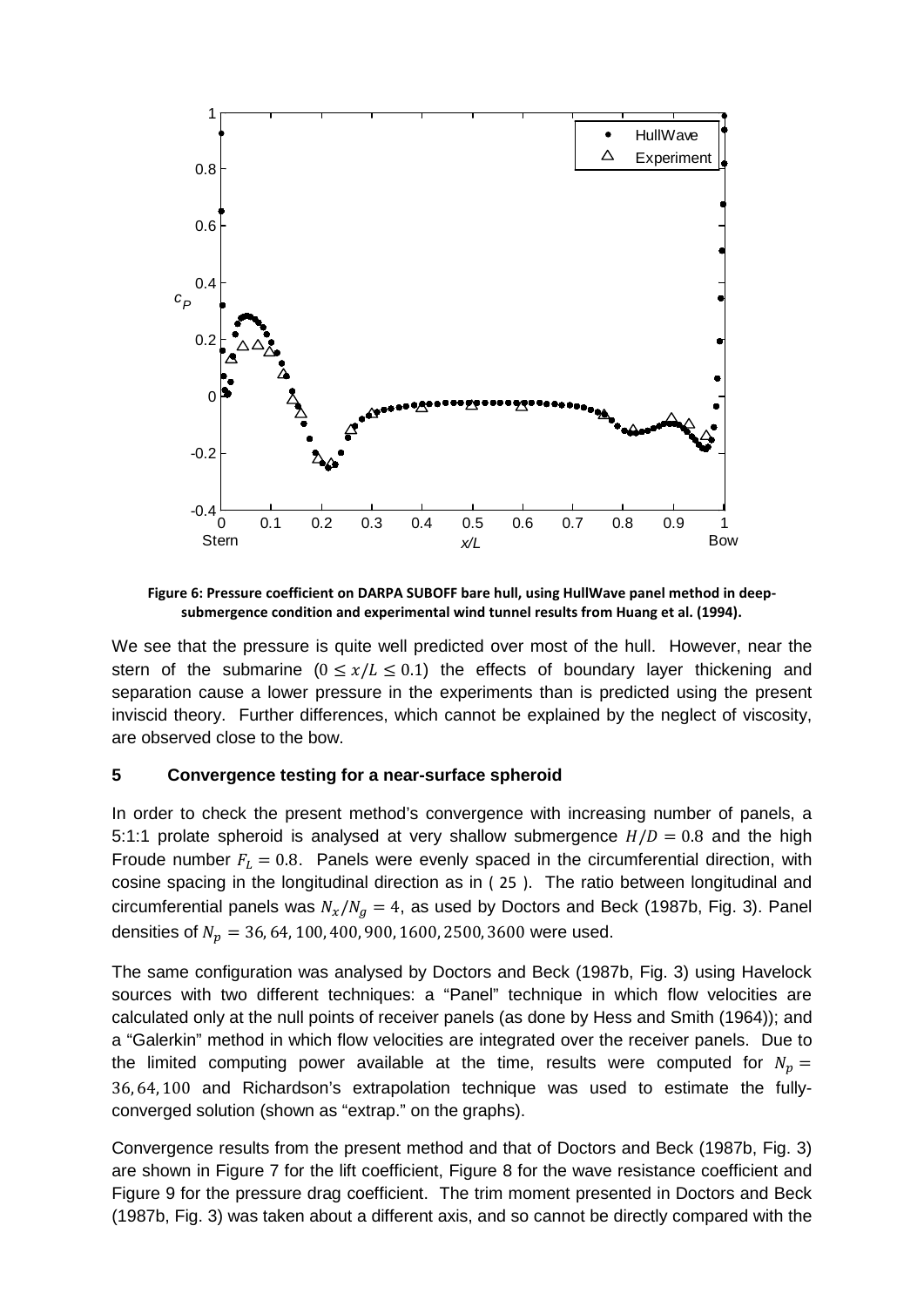present results. The present results showed good convergence of the trim moment coefficient.



<span id="page-9-0"></span>**Figure 7: Convergence test for lift coefficient of submerged**  $\frac{b}{L} = 0.2$  **spheroid at**  $\frac{h}{D} = 0.8$ **,**  $F_L = 0.8$ **. (DB) Results from Doctors and Beck (1987b, Fig. 3c)**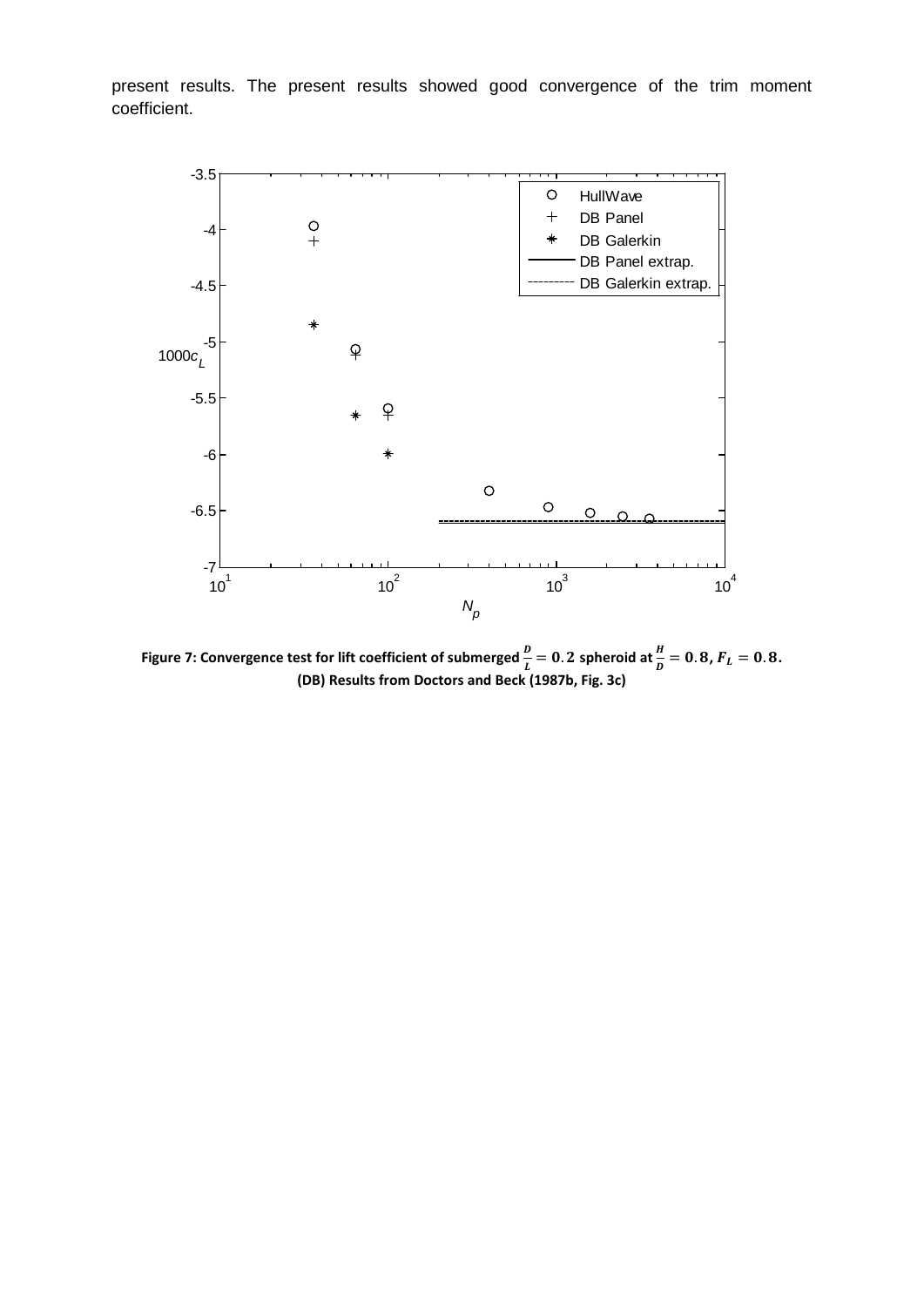

<span id="page-10-0"></span>**Figure 8: Convergence test for wave resistance coefficient of submerged**  $\frac{b}{L} = 0.2$  **spheroid at**  $\frac{h}{D} = 0.8$ **,**  $F_L = 0.8$ . **(DB) Results from Doctors and Beck (1987b, Fig. 3b)**



<span id="page-10-1"></span>Figure 9: Convergence test for pressure drag coefficient of submerged  $\frac{p}{L} = 0.2$  spheroid at  $\frac{H}{D} = 0.8$ ,  $F_L = 0.8$ . **(DB) Results from Doctors and Beck (1987b, Fig. 3a)**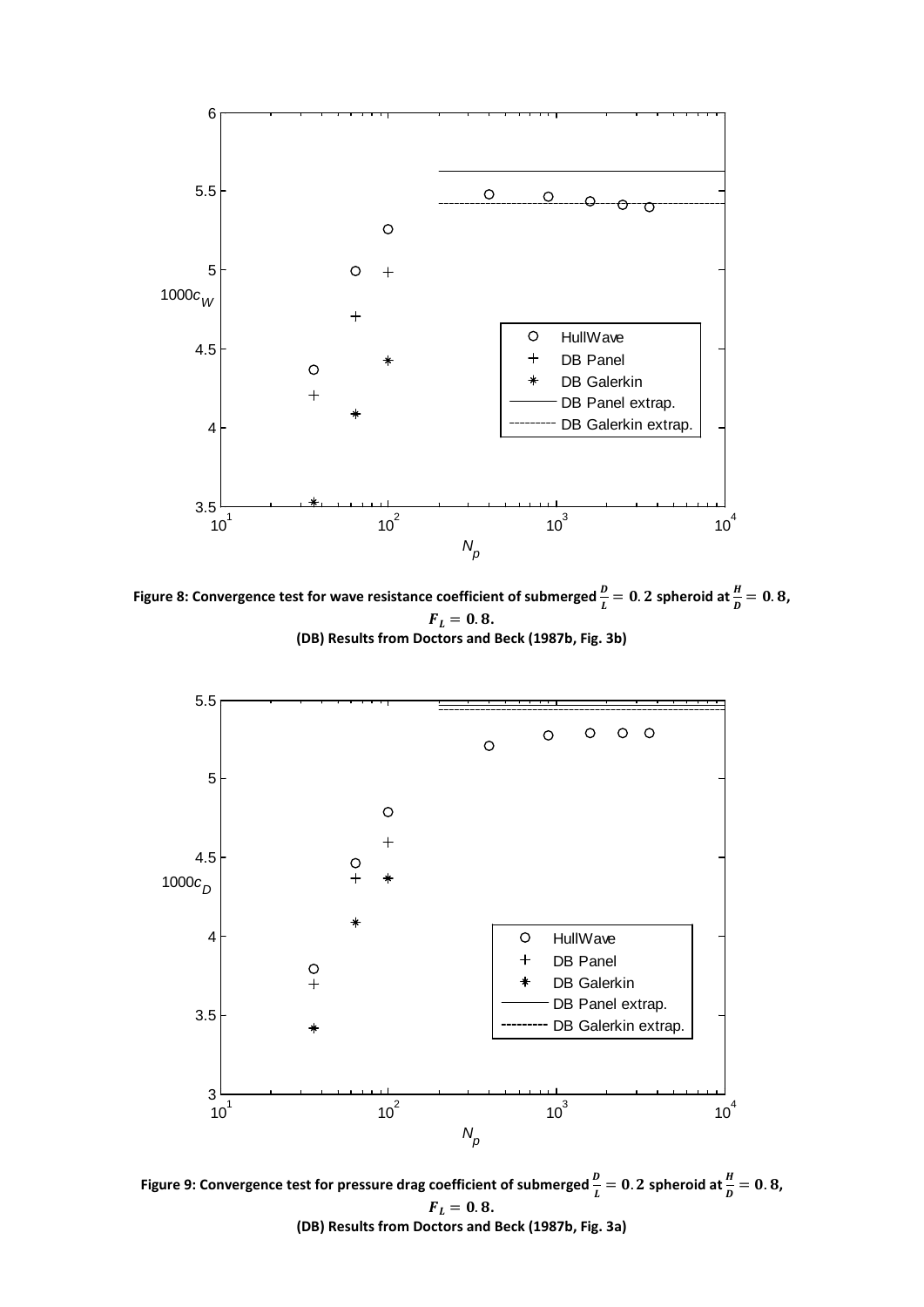Convergence testing of the present method at  $H/D = 0.8$  and  $F<sub>L</sub> = 0.3$  showed good convergence for vertical force, trim moment and wave resistance, but poor convergence for pressure drag.

Comparison was also made with the results given by Doctors and Beck (1987b, Figs. 4,5) for a 5:1:1 spheroid at  $H/D = 0.8$  and  $H/D = 1.225$ . The present results confirmed the Doctors and Beck (1987b, Figs. 4a, 5a, 5b) results for wave resistance, including at  $F_L < 0.4$  where Doctors and Beck (1987b) had noted discrepancies with previous studies. The present results also confirmed the lift coefficient across all Froude numbers as given in Doctors and Beck (1987b, Fig. 4b). The trim moment in Doctors and Beck (1987b, Fig. 4c) was taken about the free surface, so could not be directly compared with the present results.

### **6 Comparison with experiments for a near-surface Series 58 hull**

Calculations of wave resistance were completed using the Havelock-source panel method for Series 58 models 4165 and 4166 (Gertler 1950). These are compared with model test residuary resistance (Gertler 1950) in [Figure 10](#page-11-0) and [Figure 11](#page-12-0). The geometries of the two hulls are shown in [Figure 5](#page-7-0). The mesh for each hull had 20 evenly-spaced panels in the circumferential direction and 80 panels with cosine spacing in the longitudinal direction, that is  $N_p = 1600$ .



<span id="page-11-0"></span>**Figure 10: Predicted wave resistance coefficient, together with residuary resistance coefficient from Gertler (1950) experiments, for a Series 58 model 4165 hull with prismatic coefficient 0.65.**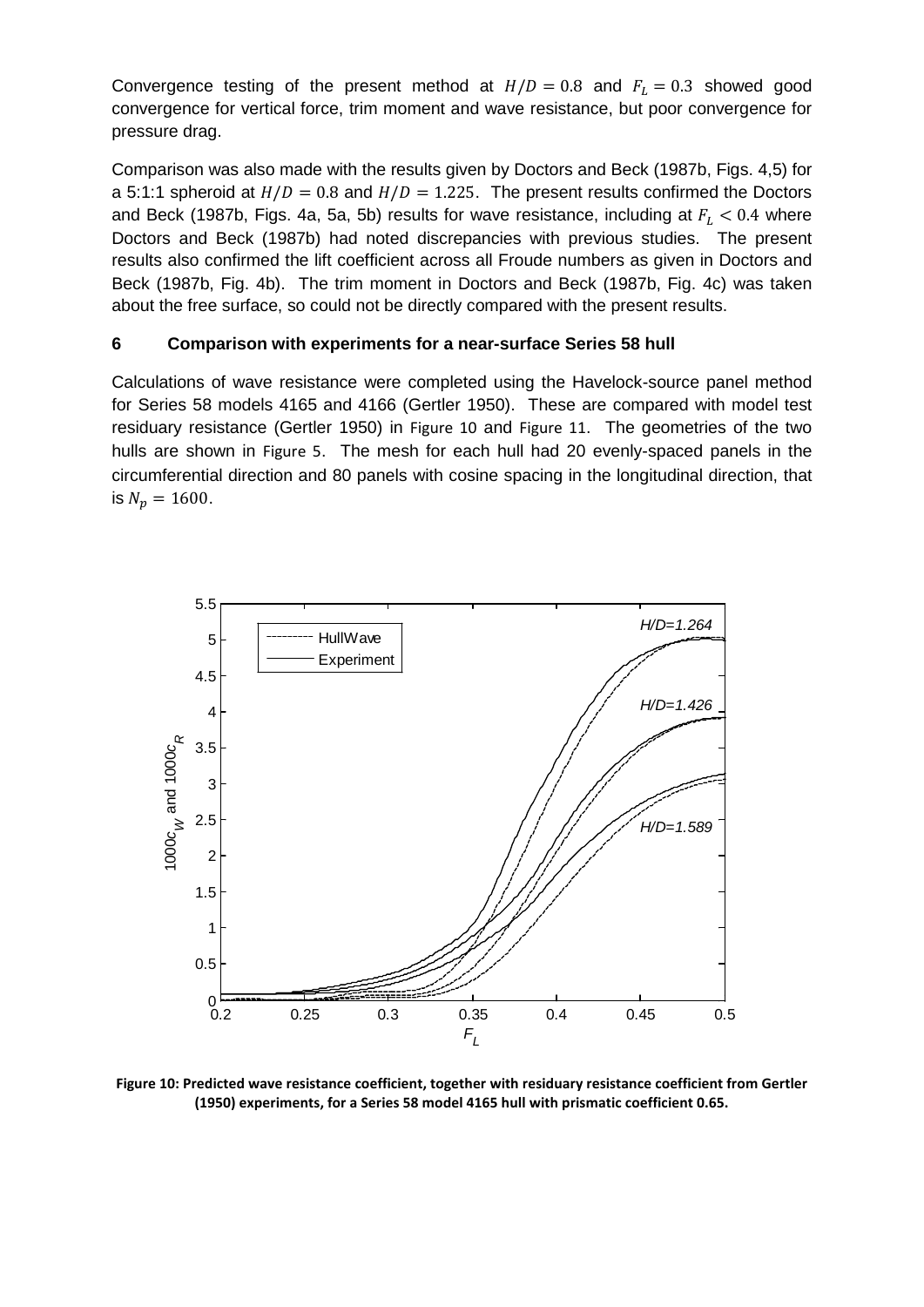

<span id="page-12-0"></span>**Figure 11: Predicted wave resistance coefficient, together with residuary resistance coefficient from Gertler (1950) experiments, for a Series 58 model 4166 hull with prismatic coefficient 0.70.**

Gertler (1950) calculated residuary resistance by subtracting the resistance of the towing strut measured in isolation and the frictional resistance calculated using the Schoenherr friction line from the total measured resistance. Small errors in each of these assumptions cause an offset in the plotted residuary resistance, as evidenced at low Froude numbers. Taking this offset into account, we see that the peaks at  $F_L \approx 0.5$  are well-predicted for both hulls.

The model test data shows very different behaviour of the two hulls in the region of the smaller peak at  $F_L \approx 0.3$ . The lower-prismatic hull 4165 has low residuary resistance in this region, whereas the high-prismatic 4166 has a noticeable peak at  $F_L \approx 0.3$ . This different behaviour is caused by the marked pressure changes at the forward and aft shoulders of the high-prismatic hull.

### **7 Comparison with experiments for a near-surface DARPA SUBOFF submarine hull**

Calculations of wave resistance were completed for the DARPA SUBOFF bare hull. These are compared with model test residuary resistance (Dawson 2014) in [Figure 12](#page-13-0). The mesh had 19 evenly-spaced panels in the circumferential direction and 60 panels with cosine spacing in the longitudinal direction, resulting in  $N_p = 1140$ .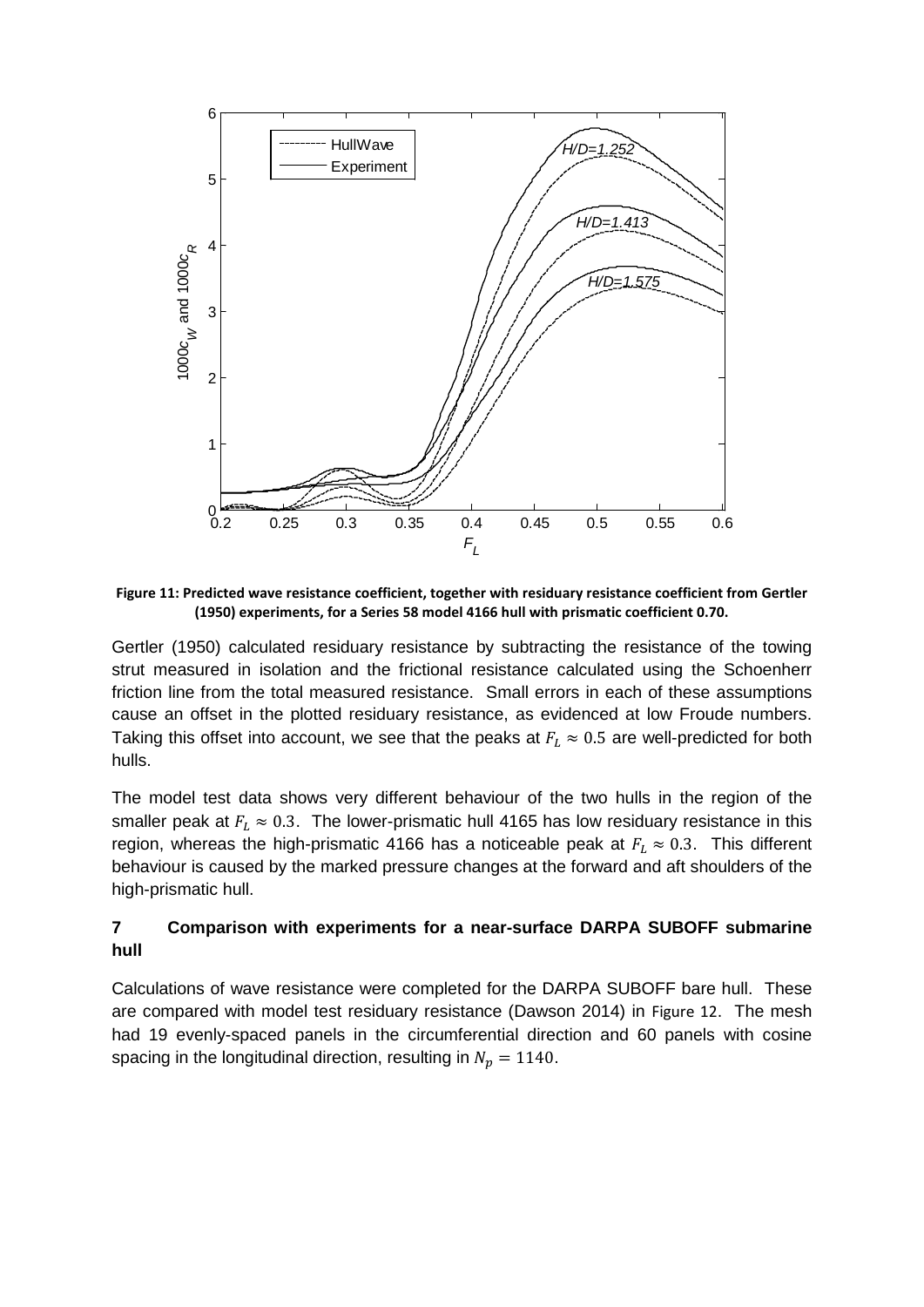

<span id="page-13-0"></span>**Figure 12: Predicted wave resistance coefficient (open markers), compared with model test results of residuary resistance coefficient (filled markers) from Dawson (2014), for DARPA SUBOFF bare hull**

Three peaks are evident in predicted and measured wave resistance curves for the shallowest submergence  $(H/D = 1.1)$ . The peaks occur at  $F_L = 0.23, 0.29, 0.51$ . Calculated centreline wave cuts for these Froude numbers are shown in [Figure 13](#page-14-0).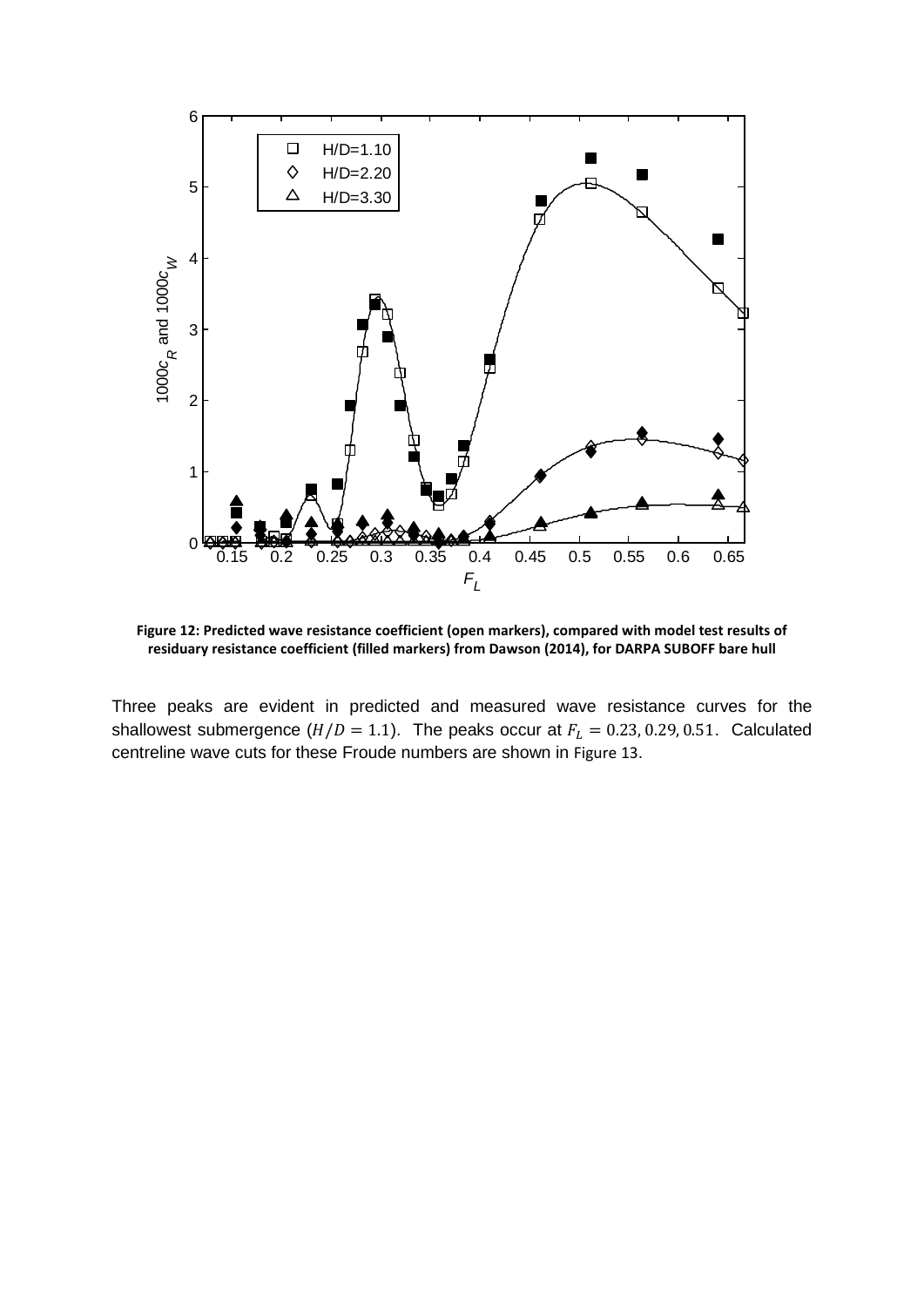

<span id="page-14-0"></span>Figure 13: Calculated centreline wave cuts for the DARPA SUBOFF bare hull at  $H/D = 1.1$ . (a)  $F_L = 0.23$ ,  $\lambda/L = 0.33$ ; (b)  $F_L = 0.29$ ,  $\lambda/L = 0.53$ ; (c)  $F_L = 0.51$ ,  $\lambda/L = 1.63$ 

The speed of linear deep-water waves  $c = \sqrt{g\lambda/2\pi}$  corresponds to the speed of the submarine at the transverse wavelength  $\lambda/L = 2\pi F_L^2$ . As seen in [Figure 13](#page-14-0), the wave resistance peaks correspond to speeds at which the natural high and low pressure regions around the hull resonate with transverse wave production. At  $F_L = 0.23$ , there is approximately a half-wavelength between the natural high-pressure region at the bow and low-pressure region at the forward shoulder and approximately two wavelengths from there back to the natural low-pressure region at the aft shoulder. At  $F_L = 0.29$ , there are approximately 1.5 wavelengths between the natural high-pressure region at the bow and low-pressure region at the aft shoulder. At  $F_L = 0.51$ , there is approximately one halfwavelength between the natural high-pressure region at the bow and low-pressure region at the aft shoulder.

It should be borne in mind that, as discussed in Dawson (2014), typical operating Froude numbers in the near-surface submerged condition would be unlikely to exceed 0.3 for naval submarines. Therefore predictions and model test results at higher Froude numbers are of lesser relevance to operations of submarines at the present time. Such Froude numbers may be relevant to other craft, such as torpedoes or remote/autonomous underwater vehicles.

Comparisons of predicted wave resistance and measured residuary resistance for the DARPA SUBOFF hull with sail are shown in [Figure 14](#page-15-0). The mesh is shown in [Figure 4](#page-5-1) and has  $N_p = 1972$ .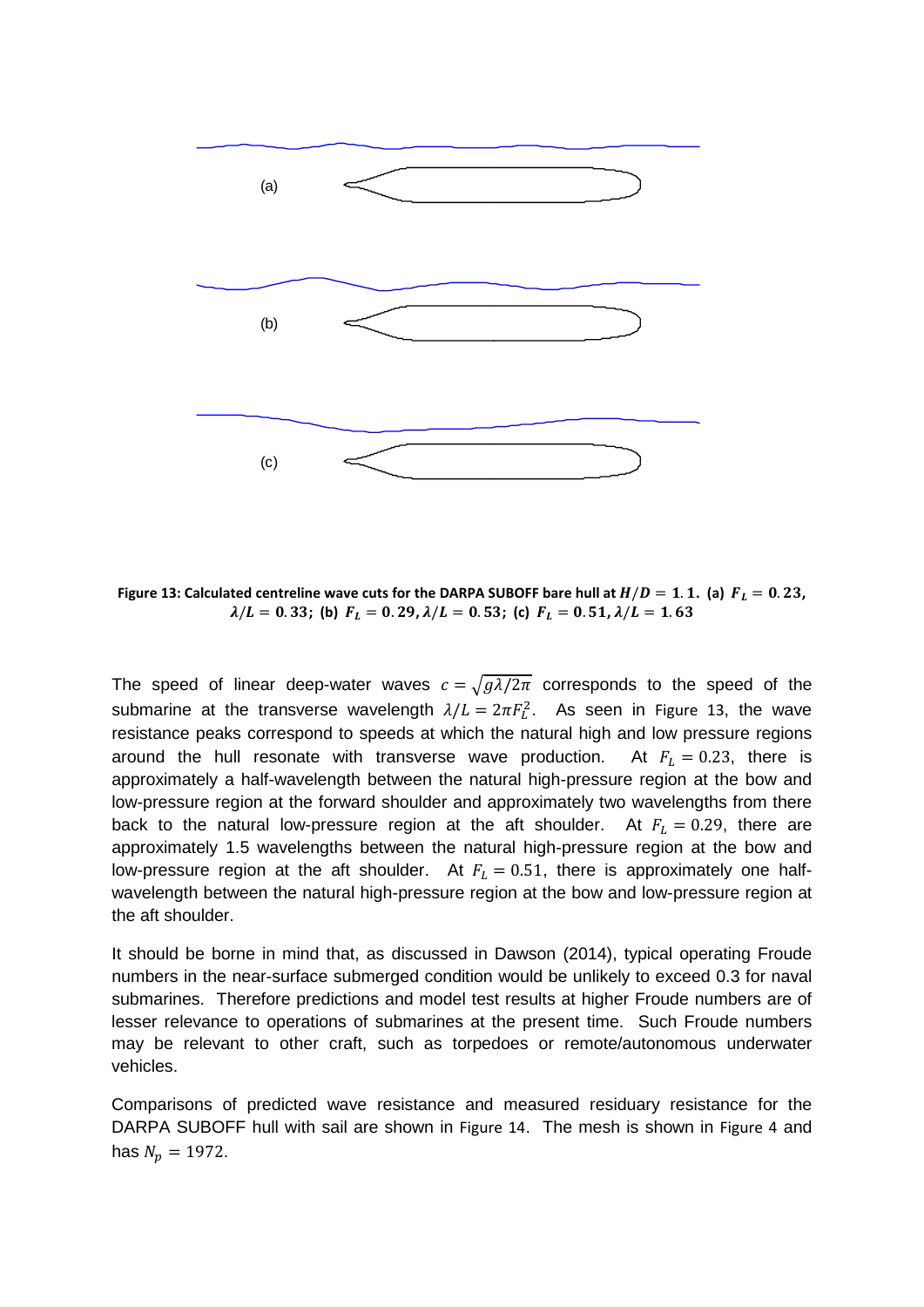

<span id="page-15-0"></span>**Figure 14: Predicted wave resistance coefficient (open markers), compared with model test results of residuary resistance coefficient (filled markers) from Dawson (2014), for DARPA SUBOFF hull with sail**

For the DARPA SUBOFF hull with sail, it is seen that the measured residuary resistance agrees quite closely with the calculated wave resistance at the deeper submergences. At the shallowest submergence, the method over-predicts the residuary resistance at all Froude numbers, but especially in the region of the local peak at  $F_L \approx 0.3$ . A photograph of the observed free surface at  $F_L = 0.31$  is shown in [Figure 15](#page-15-1), and the calculated centreline wave cut at this speed is shown in [Figure 16](#page-16-0).

<span id="page-15-1"></span>

Figure 15: Observed wave pattern for the DARPA SUBOFF hull with sail at  $H/D = 1.1$  and  $F_L = 0.31$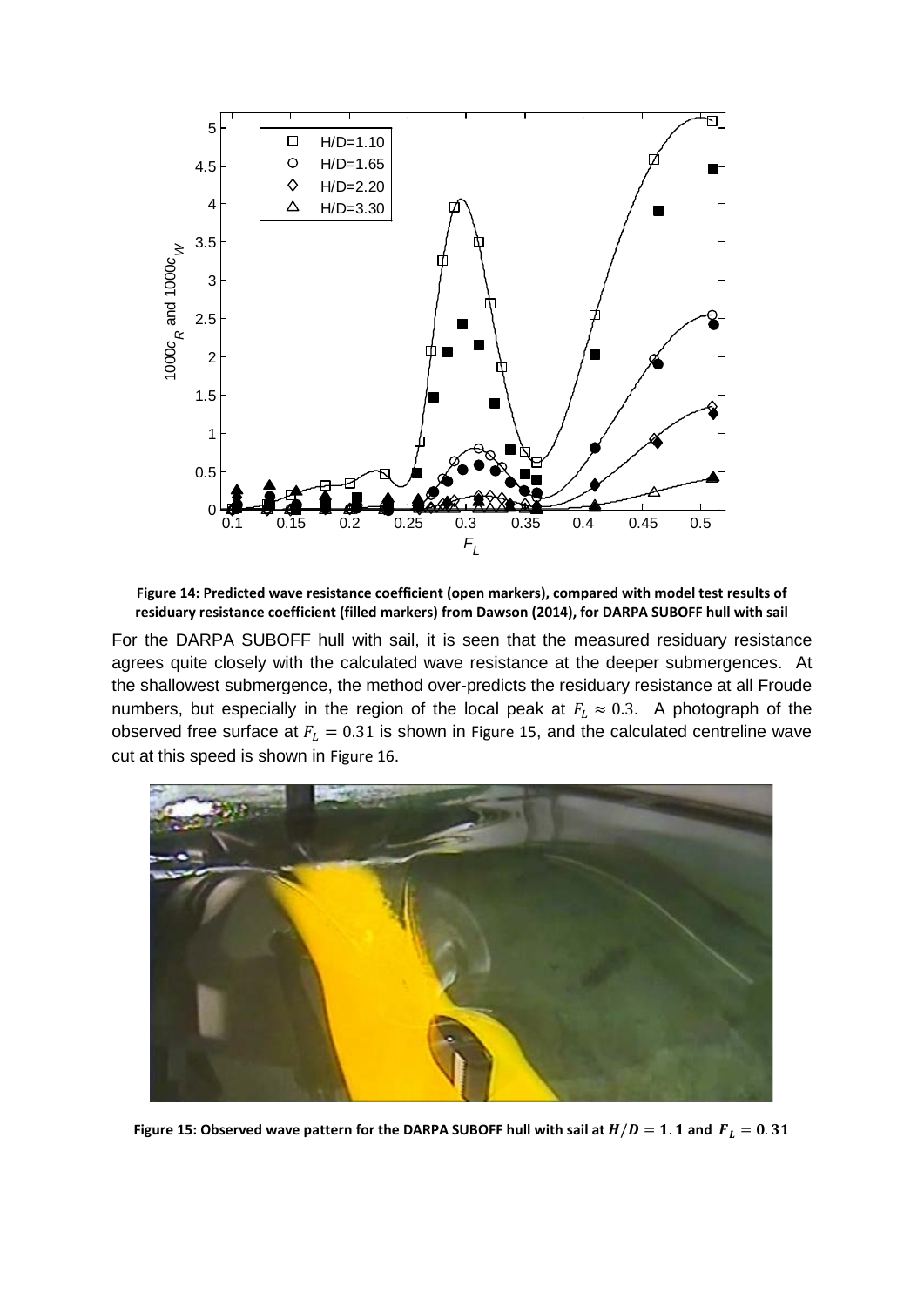

<span id="page-16-0"></span>Figure 16: Calculated centreline wave cut for the DARPA SUBOFF hull with sail at  $H/D = 1.1$  and  $F_L = 0.31$ 

We see in [Figure 15](#page-15-1) that the sail produces its own Kelvin wave pattern, but no ventilation or wave breaking is observed. As calculated in [Figure 16](#page-16-0), the sail is very close to the free surface. We expect that the linear wave assumption may break down locally where the hull pierces or comes very close to the free surface. Also, by comparing the measured residuary resistance for the hull and sail with that of the bare hull, we see that the measured residuary resistance for the hull with sail is surprisingly low at the shallowest submergence. Further theoretical and experimental testing with an appended hull would be desirable to better understand the physics of wave production when the sail is very close to the free surface.

#### **8 Comparison with experiments for a near-surface Joubert submarine hull**

The DSTO "Joubert" standard-series submarine hulls were extensively tested in the nearsurface condition in the work of Dawson (2014). Measurements include vertical lift force, trim moment, resistance and wave elevations. Three length-to-diameter ratio configurations all with a common maximum diameter were tested, as shown in [Figure 5](#page-7-0). The model test results for lift coefficient, trim moment coefficient and residuary resistance are compared with predictions from the present theory in Figures 15-23.



**Figure 17: Predicted lift coefficient (open markers), together with model test results (filled markers) from Dawson (2014), for Joubert hull with** *L/D***=7.3**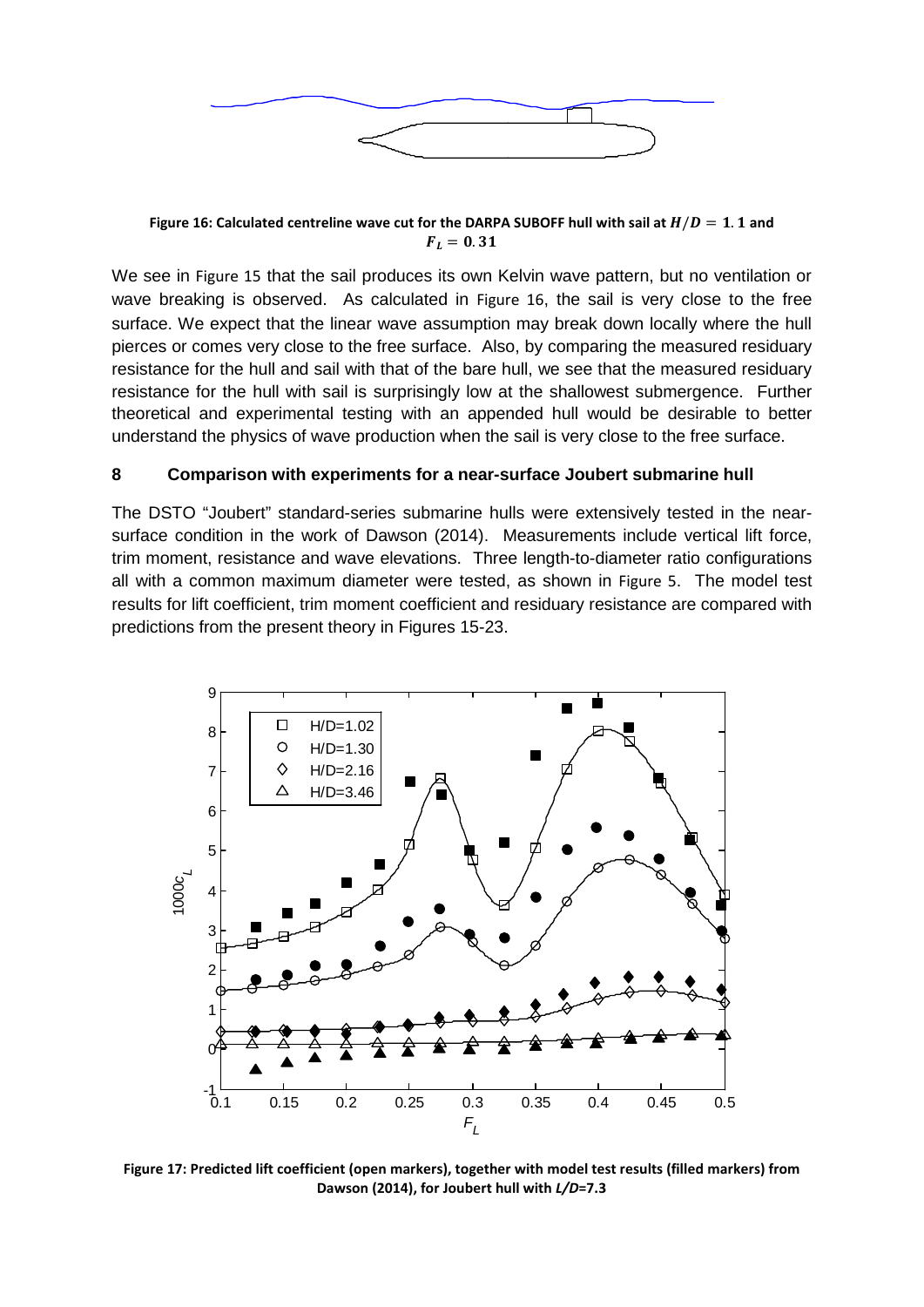

**Figure 18: Predicted trim moment coefficient (open markers), together with model test results (filled markers) from Dawson (2014), for Joubert hull with** *L/D***=7.3**



**Figure 19: Predicted wave resistance coefficient (open markers), together with residuary resistance coefficient model test results (filled markers) from Dawson (2014), for Joubert hull with** *L/D***=7.3**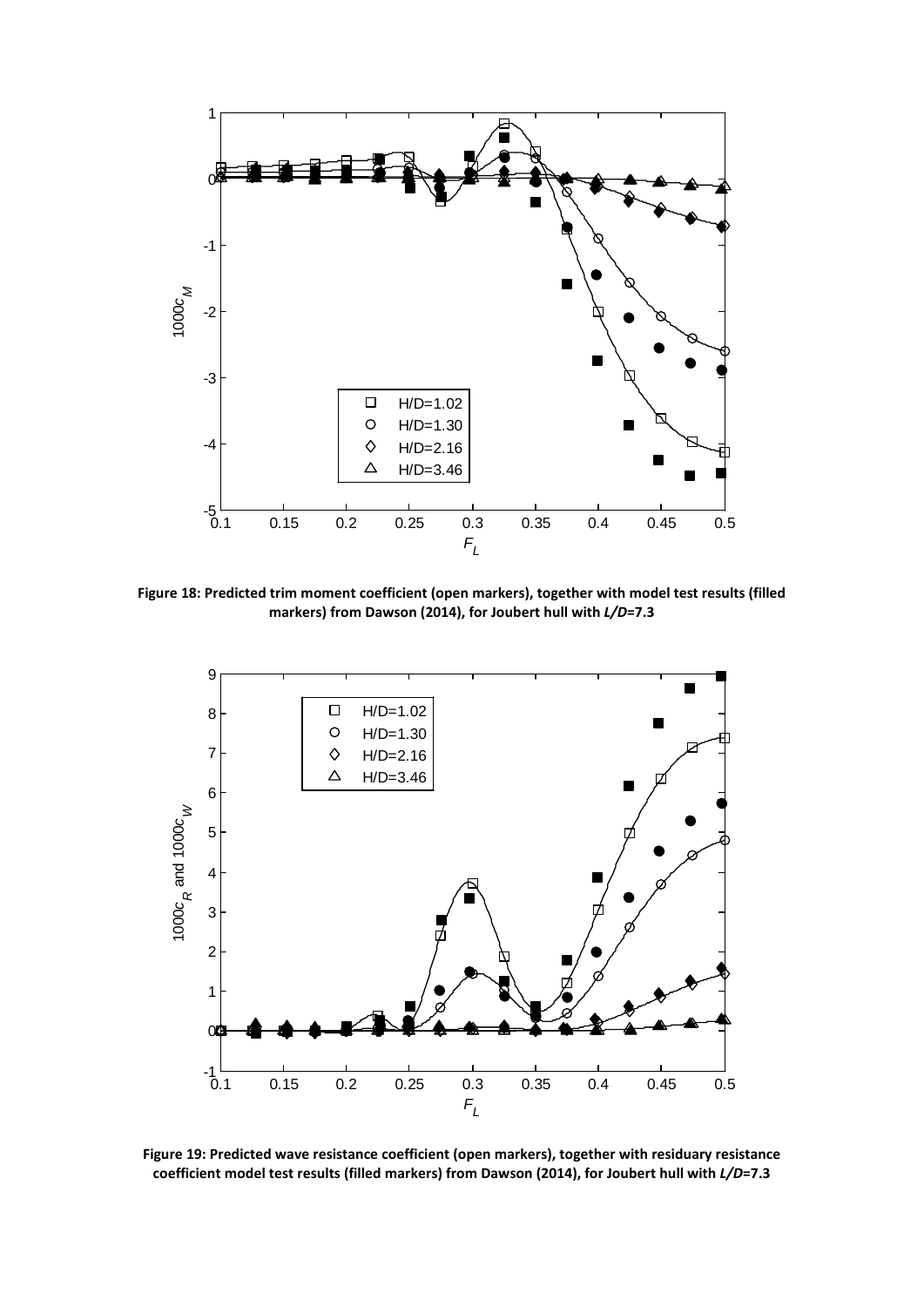

**Figure 20: Predicted lift coefficient (open markers), together with model test results (filled markers) from Dawson (2014), for Joubert hull with** *L/D***=8.5**



**Figure 21: Predicted trim moment coefficient (open markers), together with model test results (filled markers) from Dawson (2014), for Joubert hull with** *L/D***=8.5**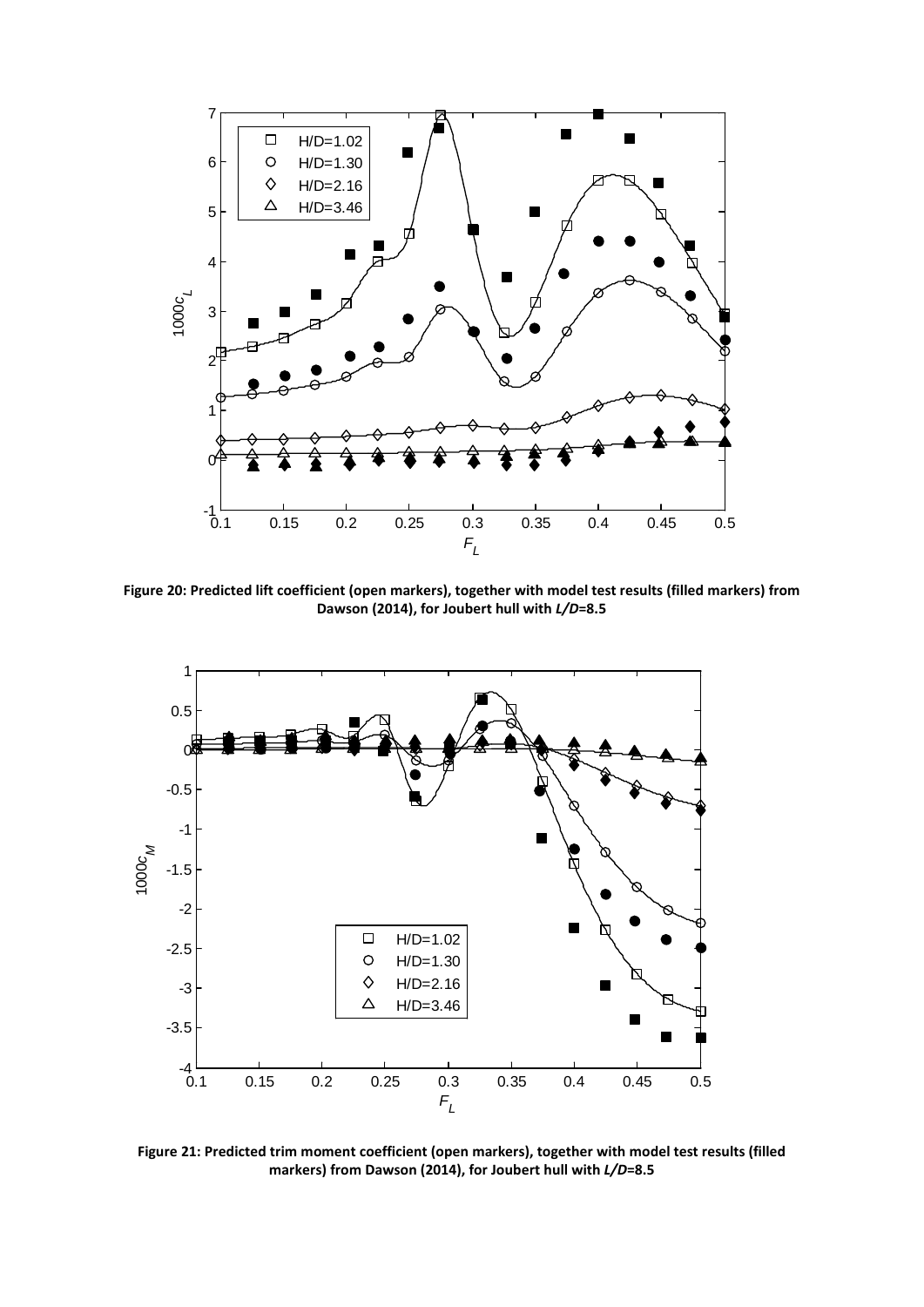

**Figure 22: Predicted wave resistance coefficient (open markers), together with residuary resistance coefficient model test results (filled markers) from Dawson (2014), for Joubert hull with** *L/D***=8.5**



**Figure 23: Predicted lift coefficient (open markers), together with model test results (filled markers) from Dawson (2014), for Joubert hull with** *L/D***=9.5**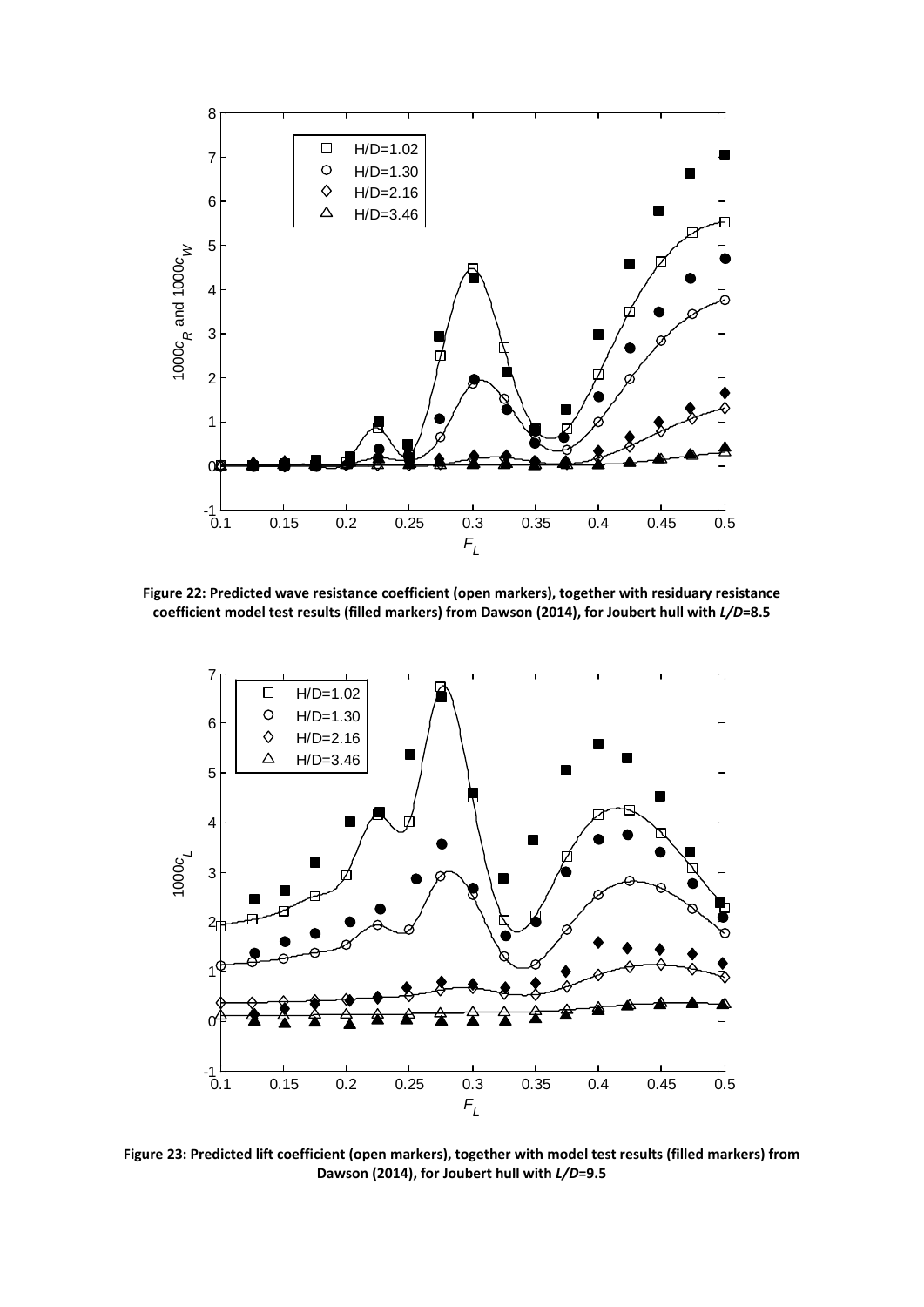

**Figure 24: Predicted trim moment coefficient (open markers), together with model test results (filled markers) from Dawson (2014), for Joubert hull with** *L/D***=9.5**



**Figure 25: Predicted wave resistance coefficient (open markers), together with residuary resistance coefficient model test results (filled markers) from Dawson (2014), for Joubert hull with** *L/D***=9.5**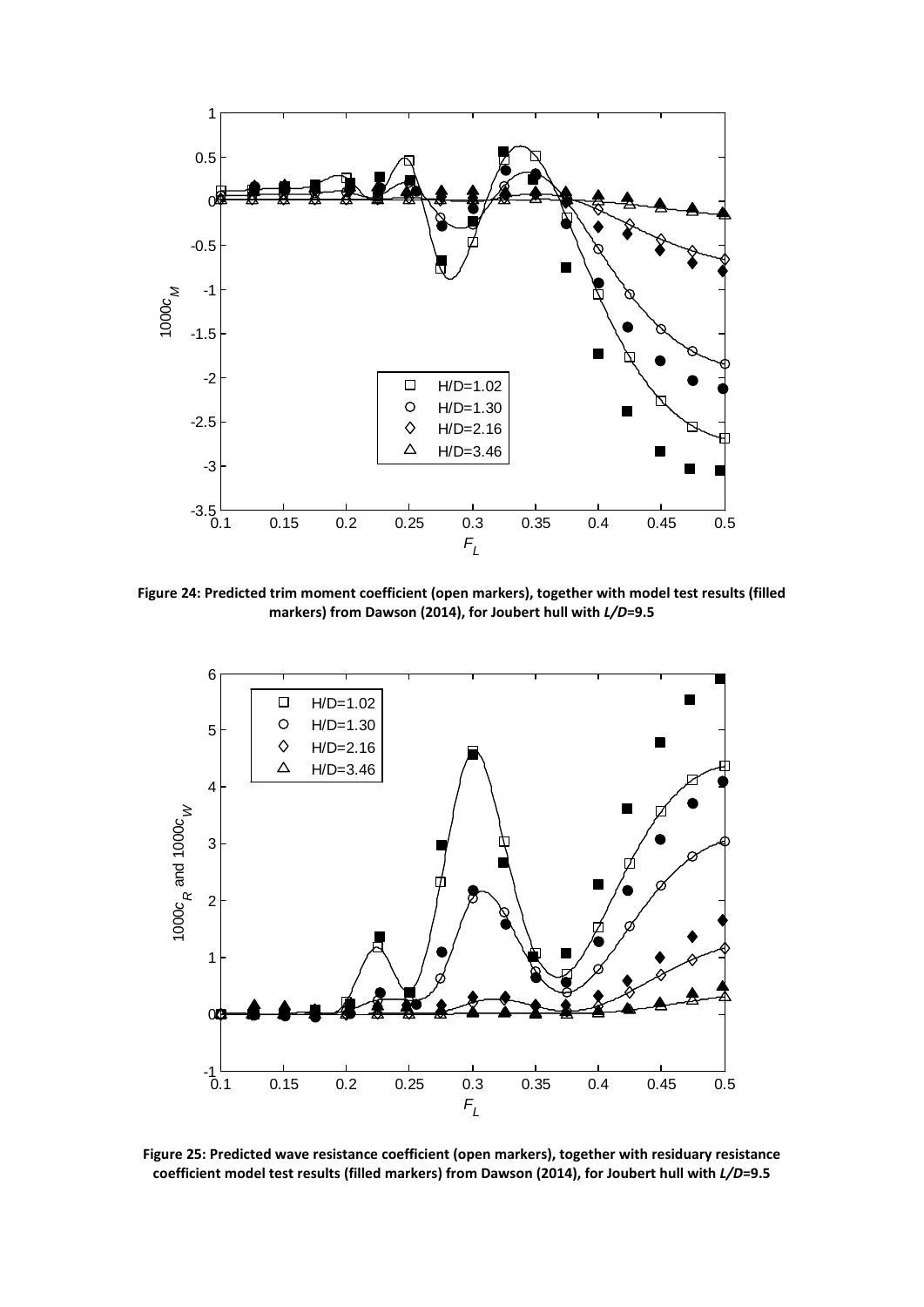We see that the comparison between predictions and model tests is fairly consistent across all three hulls. Lift force, trim moment and wave resistance are quite closely predicted at typical operating Froude numbers up to 0.3, at all submergences. In the region of the lift force peaks at  $F_L \approx 0.4$  and trim moment and wave resistance peaks at  $F_L \approx 0.5$ , the predictions have the correct form but underpredict the magnitude.

Predicted near-field wave elevation is shown in [Figure 26](#page-21-0), together with model test results from Dawson (2014). In these model tests, the model was held in place by a surfacepiercing strut, which affected the wave elevation downstream of the submarine's stern. Therefore comparisons are only given upstream of the submarine's stern. We see fairly good agreement between the predicted and measured results, with a slight phase shift in the  $F_L = 0.3$  case, and a slight over-prediction of the wave elevations in general.



<span id="page-21-0"></span>Figure 26: Wave elevation at  $y/D = 1.26$  for Joubert hull with  $L/D = 7.3$ . Experimental results from **Dawson (2014)**

#### **9 Conclusions**

A Havelock-source panel method for near-surface submerged submarines has been developed by combining the source potential of Havelock (1932) with the panel method of Hess and Smith (1964). The method predicts lift force, trim moment, wave resistance and wave patterns of near-surface submarines, with or without appendages.

The method has been compared with model test data for residuary resistance of two Series 58 hulls, the DARPA SUBOFF hull with and without its sail appendage, and three DSTO Joubert hulls of differing length-to-diameter ratio. The method has also been compared with measured lift force and trim moment of the three Joubert hulls. The simulation results for the SUBOFF and Joubert bare hulls showed close agreement with all measured quantities through the range of typical submarine operating speeds up to  $F_L = 0.3$ . Residuary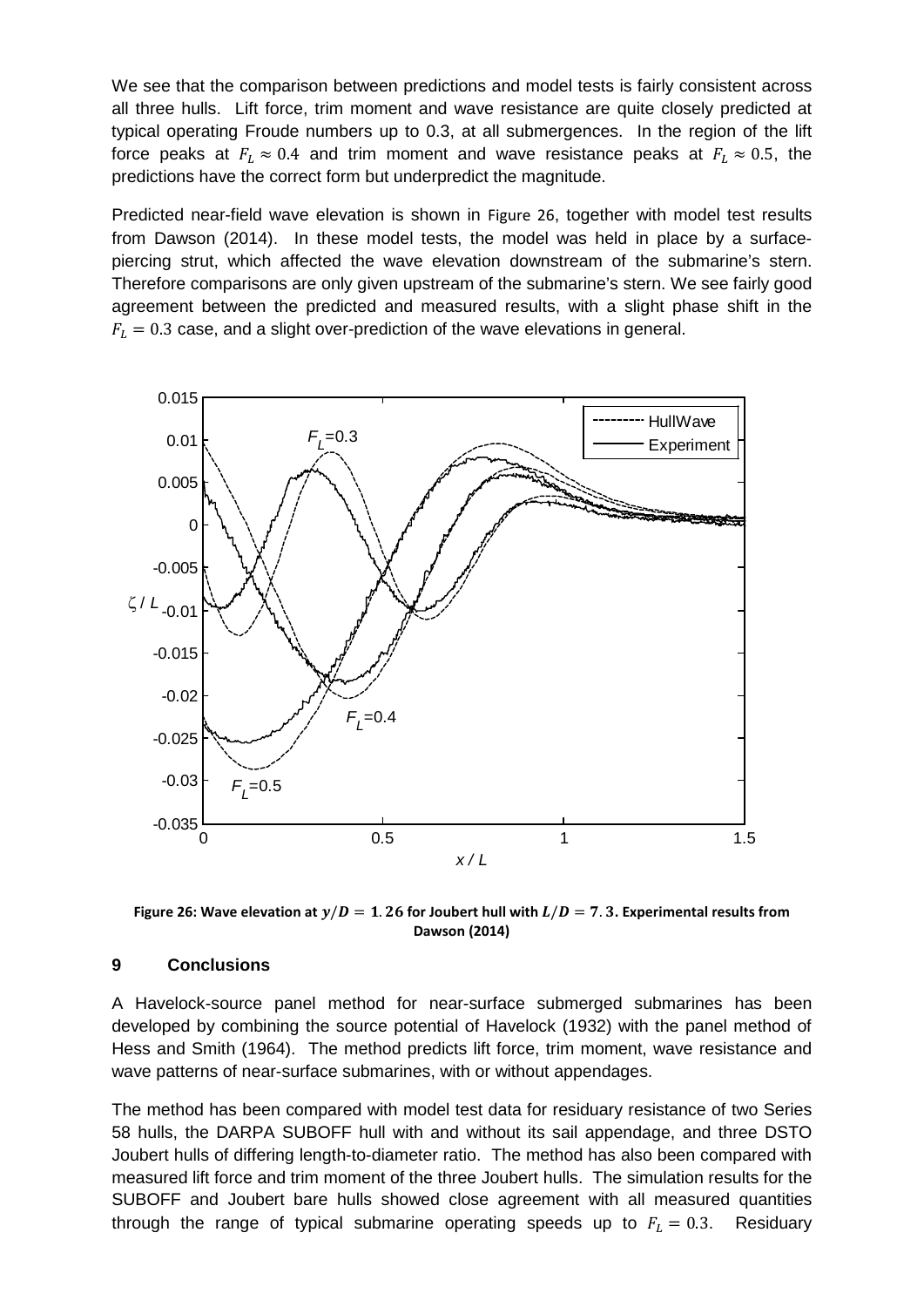resistance for the SUBOFF hull with sail agreed well with the simulation predictions except in the extreme near-surface condition. In this instance, additional model testing and theoretical work are desirable to better understand the differences observed.

In the near field, the method was found to slightly over-predict wave elevations for the Joubert hull, with otherwise good agreement. In the absence of model test data for far-field submarine wave patterns, this aspect of the code has not yet been validated. The computational method as described offers an alternative to RANS-CFD codes, being fast, robust and simple to run.

## **Nomenclature**

 $(a^{(j)}, b^{(j)}, c^{(j)})$ )  $(x, y, z)$  position of null point of  $f<sup>th</sup>$  panel  $A(\theta)$  Far-field wave amplitude function  $A^{(j)}$  Area of  $f^{\text{th}}$  panel  $c$  Wave phase velocity  $c_D$  $R_{P_{-}}$  $rac{1}{2}\rho U^2S$ Pressure drag coefficient  $c_M$  $\boldsymbol{M}$  $rac{1}{2}\rho U^2$ SL Trim moment coefficient  $c_P$  $P_{\infty}$  $\frac{1}{2}\rho U^2$ Pressure coefficient  $c_W$  $R_W$  $rac{1}{2}\rho U^2S$ Wave resistance coefficient  $c_{L}$  $\frac{F_Z}{\frac{1}{2}\rho U^2S}$ Lift coefficient D Maximum hull diameter  $E_1(v)$  Exponential integral function, see Abramowitz and Stegun (1965, Chapter 5)  $F_L$  $\overline{U}$  $\sqrt{g}$ Froude number  $F<sub>z</sub>$  Hydrodynamic vertical force on submarine, positive upward g Cacceleration due to gravity  $H$  Hull centreline submergence beneath undisturbed free surface L Submarine hull length<br>
M Hydrodynamic trim mo Hydrodynamic trim moment about midships, positive bow-up  $\hat{n}^{(j)}$  Unit outward normal from  $f^{\text{th}}$  panel  $N_a$  Number of panels circumferentially, from bottom to top on one side  $N_p$  Number of panels on one side of hull (2 $N_p$  panels on entire hull)  $N_x$  Number of panels longitudinally<br>P Hydrodynamic pressure (pressu P Hydrodynamic pressure (pressure above hydrostatic)<br> $P^{(j)}$  Pressure at null point of  $j^h$  panel  $P^{(j)}$  Pressure at null point of  $f<sup>th</sup>$  panel  $r$  Local submarine hull radius<br> $P_{\infty}$  Hydrodynamic pressure in u ∞ Hydrodynamic pressure in undisturbed fluid  $R<sub>p</sub>$  Pressure resistance  $R_W$  Wave resistance<br> $S$  Hull wetted surfact Hull wetted surface area  $U$  Free stream or ship speed  $x$  Body-fixed streamwise coordinate, origin at stern, positive forward  $\hat{x}$  Unit vector in x direction  $y =$ Transverse coordinate, origin at hull centreline, positive to port  $\hat{y}$  Unit vector in  $y$  direction z Vertical coordinate, origin at still water level, positive upwards  $\hat{z}$  Unit vector in z direction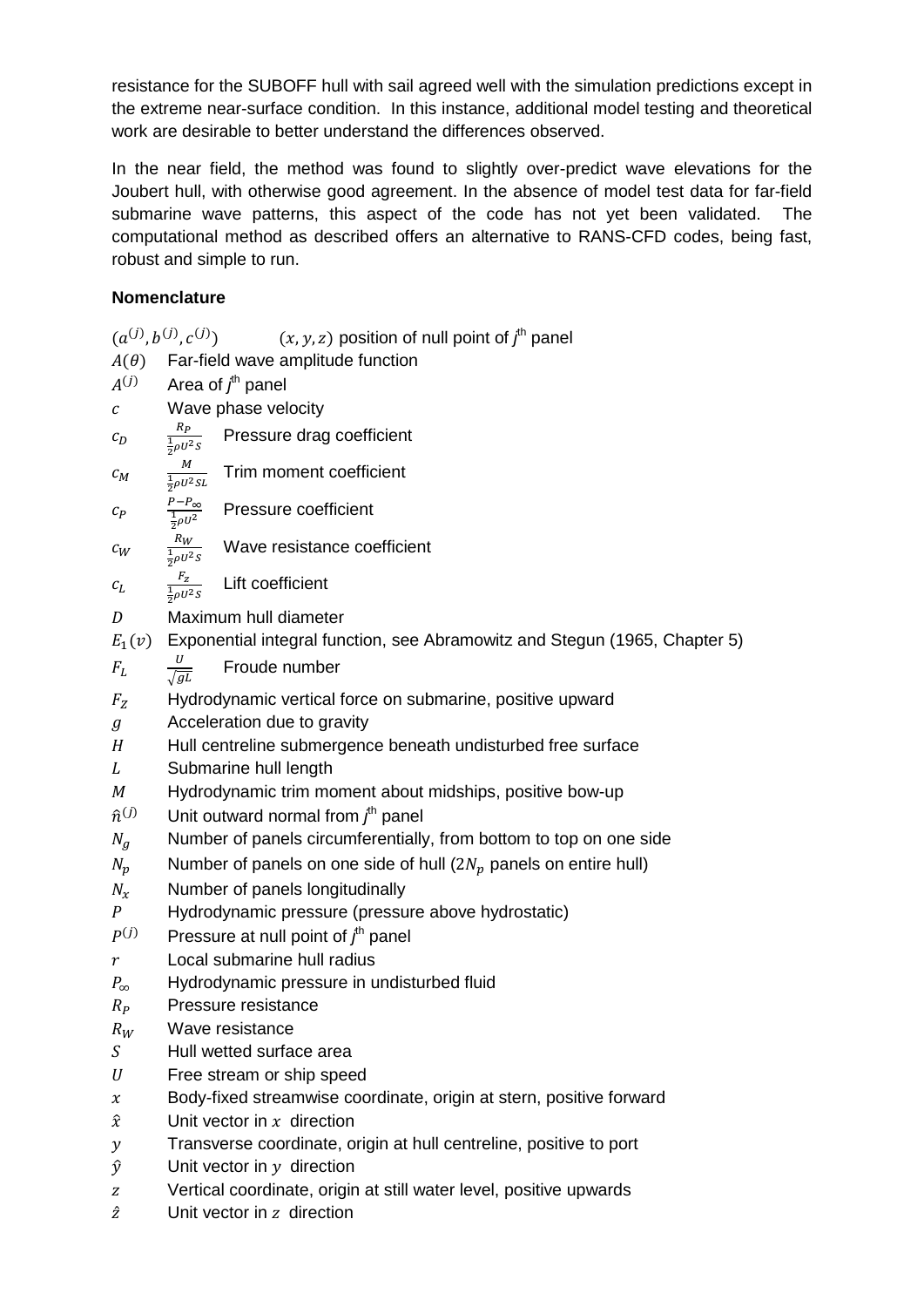- $\kappa$   $q/U^2$
- $\lambda$ Transverse wavelength
- $\rho$  Fluid density
- $\zeta$  Free surface elevation above undisturbed level  $\sigma^{(j)}$  Source density of  $f^h$  panel
- $\sigma^{(j)}$  Source density of  $f^{\text{th}}$  panel
- Φ Velocity potential<br> $Φ<sup>(j)</sup>$  Velocity potential
- $\Phi^{(j)}$  Velocity potential due to a single Havelock source at null point of  $j^{\text{th}}$  panel

## **Acknowledgements**

The authors thank the following undergraduate students for their participation in the experimental component of this research: Sam Wilson-Haffenden, Sean Van Steel, Damien Neulist and Nick Johnson.

## **References**

- Abramowitz, M, Stegun, IA (1965) *Handbook of Mathematical Functions*. Dover Publications, New York. (book)
- Bhattacharyya, R (1965) Uber die berechnung des wellenwiderstandes nach verschiedenen verfahren und vergleich mit einigen experimentellen ergebrissen. Institut fur Schiffbau report 149, July 1965. (thesis)
- Crété, P-A (2013) CFD Studies on Submarines. Australian Maritime College, Launceston, Australia. (thesis)
- Dawson, E (2014) An Investigation into the Effects of Submergence Depth, Speed and Hull Length-to-Diameter Ratio on the Near-surface Operation of Conventional Submarines. M.Phil. thesis, University of Tasmania. (thesis)
- Dawson, E, Anderson, B, Van Steel, S, Renilson, M, Ranmuthugala, D (2012) An experimental investigation into the effects of near-surface operation on the wavemaking resistance of SSK type submarines. *MAST 2010*, 9-11 November 2010, Rome, 1-8. (conference)
- Doctors, LJ, Beck, RF (1987a) Numerical aspects of the Neumann-Kelvin problem. *Journal of Ship Research*, **31**(1), 1-13. (journal)
- Doctors, LJ, Beck, RF (1987b) Convergence properties of the Neumann-Kelvin problem for a submerged body. *Journal of Ship Research*, **31**(4), 227-234. (journal)
- Farell, C (1973) On the wave resistance of a submerged spheroid. *Journal of Ship Research*, **17**(1), 1-11. (journal)
- Farell, C, Gûven, O (1973) On the experimental determination of the resistance components of a submerged spheroid. *Journal of Ship Research*, **17**(2), 72-79. (journal)
- Flowtech International AB (2012) *SHIPFLOW® 4.7 Users Manual*. Flowtech International, Gothenburg, Sweden. (book)
- Gadd, GE (1970) A method for calculating the flow over ship hulls. *Trans. RINA* **112**(3), 335- 351. (journal)
- Gertler, M (1950) Resistance experiments on a systematic series of streamlined bodies of revolution - for application to the design of high-speed submarines. David Taylor Model Basin Report C-297. (report)
- Gourlay, TP (2014) ShallowFlow: a program to model ship hydrodynamics in shallow water. *33rd International Conference on Ocean, Offshore and Arctic Engineering, OMAE 2014*, San Francisco, USA. (conference)
- Groves, NC, Huang, TT, Chang, MS (1989) Geometric characteristics of DARPA SUBOFF models (DTRC model nos. 5470 and 5471). David Taylor Research Centre report DTRC/SHD-1298-01, March 1989. (report)